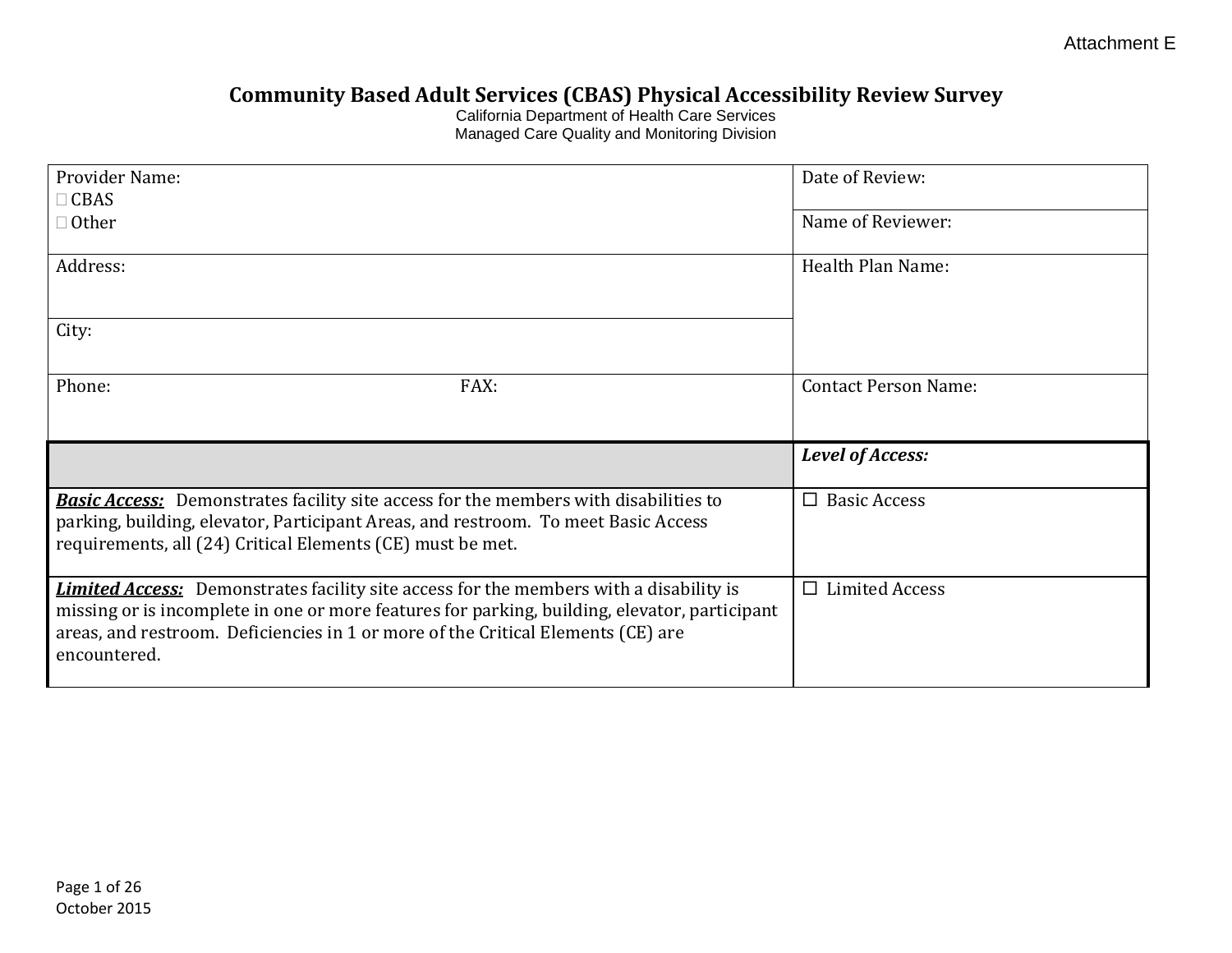Below are the symbols that will be used in the provider directories to indicate areas of accessibility at a provider office/site. These should also be used in online directories. In order for a provider office to receive a symbol, the appropriate criteria must be met.

These symbols are in addition to identifying whether the provider office has Basic Access or Limited Access. A provider who has Basic Access will automatically meet the critical elements for the first six symbols (P, EB, IB, R, PA,). And a provider who has Medical Equipment Access will meet the medical equipment elements for the last symbol (T).

| <b>Accessibility Indicator</b> | <b>Must Satisfy these Criteria</b> | <b>Yes</b> | <b>No</b> | N/A | <b>Comments</b> |
|--------------------------------|------------------------------------|------------|-----------|-----|-----------------|
| $P = PARKING$                  | Critical Elements (CE): 6,7,8      |            |           |     |                 |
| $EB = EXTERIOR BULDING$        | (CE): 9,15,16,17,20                |            |           |     |                 |
| <b>IB = INTERIOR BUILDING</b>  | (CE): 23,26,36,37,38,39,40,41      |            |           |     |                 |
| <b>R=RESTROOM</b>              | (CE): 47,49,50,53,56,58            |            |           |     |                 |
| <b>PA= PARTICIPANT AREAS</b>   | (CE): 60,61                        |            |           |     |                 |

2nd Periodic PARS Review: I certify that there have been no changes since the last physical accessibility review:

| Name: |  | $\alpha$ cc |
|-------|--|-------------|
|-------|--|-------------|

3<sup>rd</sup> Periodic PARS Review: I certify that there have been no changes since the last physical accessibility review:

| $\mathbf{v}$<br>Name | . $\mathbf{P}$ | Dall |
|----------------------|----------------|------|
|                      |                |      |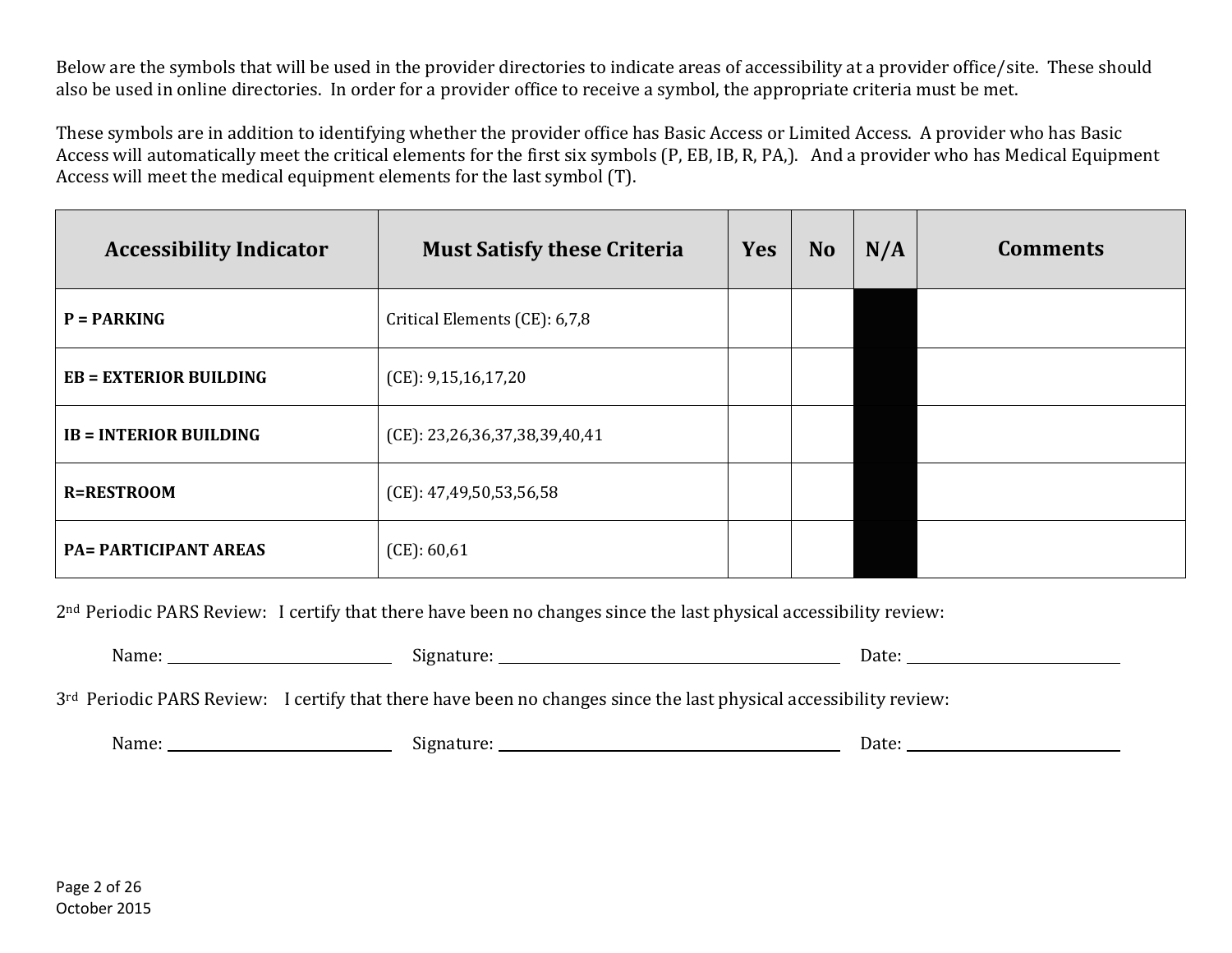| <b>PARKING</b>        |                                                                                                                                                                                                                                                                                                         |                                                                                                                                                                                                  |  |  |
|-----------------------|---------------------------------------------------------------------------------------------------------------------------------------------------------------------------------------------------------------------------------------------------------------------------------------------------------|--------------------------------------------------------------------------------------------------------------------------------------------------------------------------------------------------|--|--|
| 1                     | Are accessible parking spaces<br>provided in the designated parking<br>area?                                                                                                                                                                                                                            | Self explanatory.                                                                                                                                                                                |  |  |
| $\mathbf{2}^{\prime}$ | Are the correct number of accessible<br>parking spaces provided?<br>1 to 25 total spaces - 1 required<br>26 to $50 - 2$ required<br>$51$ to $75 - 3$ required<br>76 to 100 - 4 required<br>101 to $150 - 5$ required<br>151 to 200 - 6 required<br>201 to 300 - 7 required<br>301 to $400 - 8$ required | If there are 25 total parking spaces or less, at<br>least one accessible space is required. If there<br>are between 26 and 50 total spaces, at least<br>two accessible spaces are required, etc. |  |  |
| 3                     | Is the accessible parking space(s)<br>closest to the main entrance?                                                                                                                                                                                                                                     | The accessible parking space (s) should afford<br>the shortest route of travel from adjacent<br>parking to the accessible entrance.                                                              |  |  |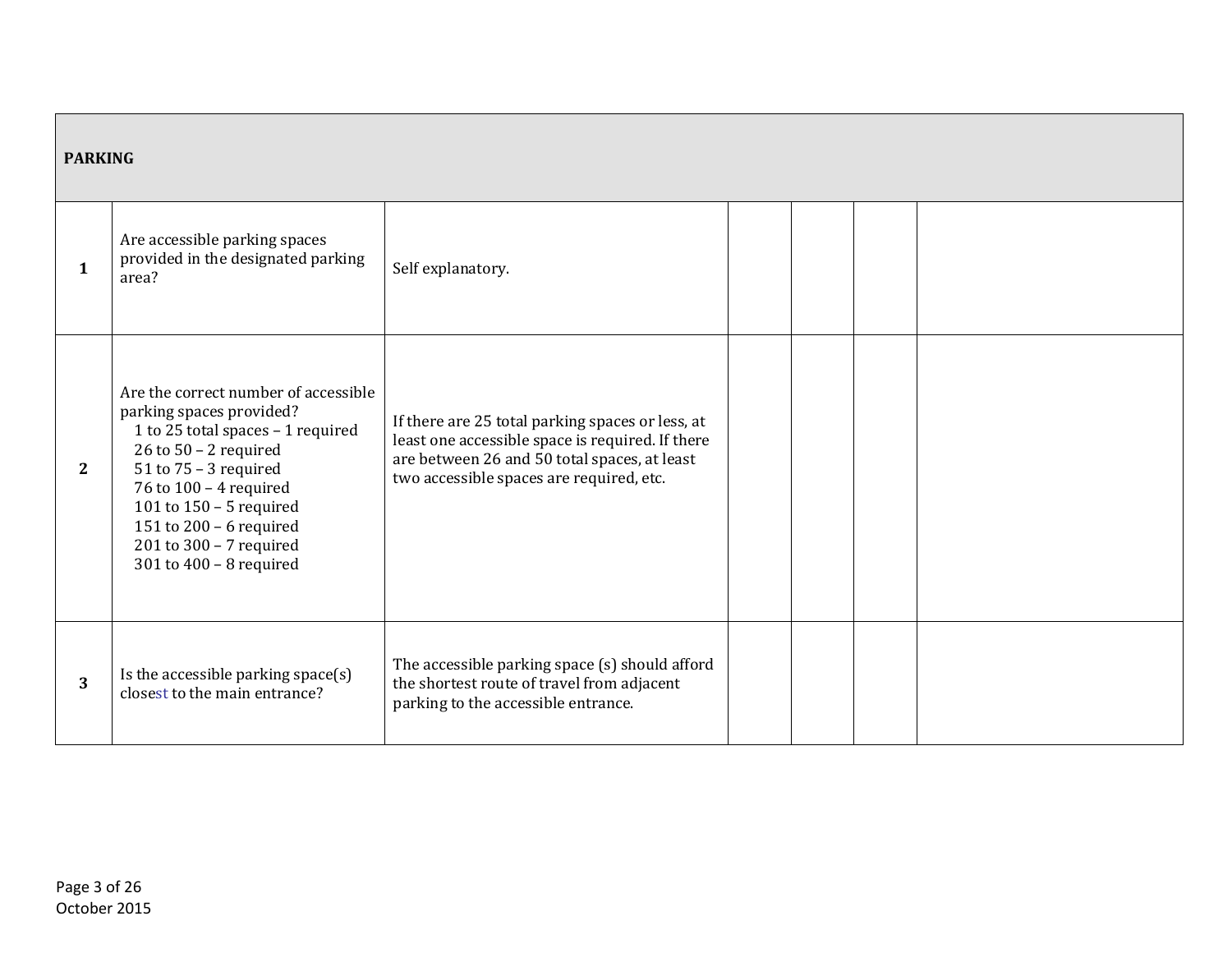| $\overline{\mathbf{4}}$ | Does every accessible parking space<br>have a vertical sign posted with the<br>International Symbol of<br>Accessibility?   | Symbol in the illustration depicts the<br>International Symbol of Accessibility.                                                                         |  |  |
|-------------------------|----------------------------------------------------------------------------------------------------------------------------|----------------------------------------------------------------------------------------------------------------------------------------------------------|--|--|
| $\overline{5}$          | Are signs mounted a minimum of 60<br>inches above the ground surface so<br>that they can be seen over a parked<br>vehicle? | Signs must be located so a vehicle parked in<br>the space does not obscure them. (Van<br>accessible spaces must be indicated with an<br>additional sign) |  |  |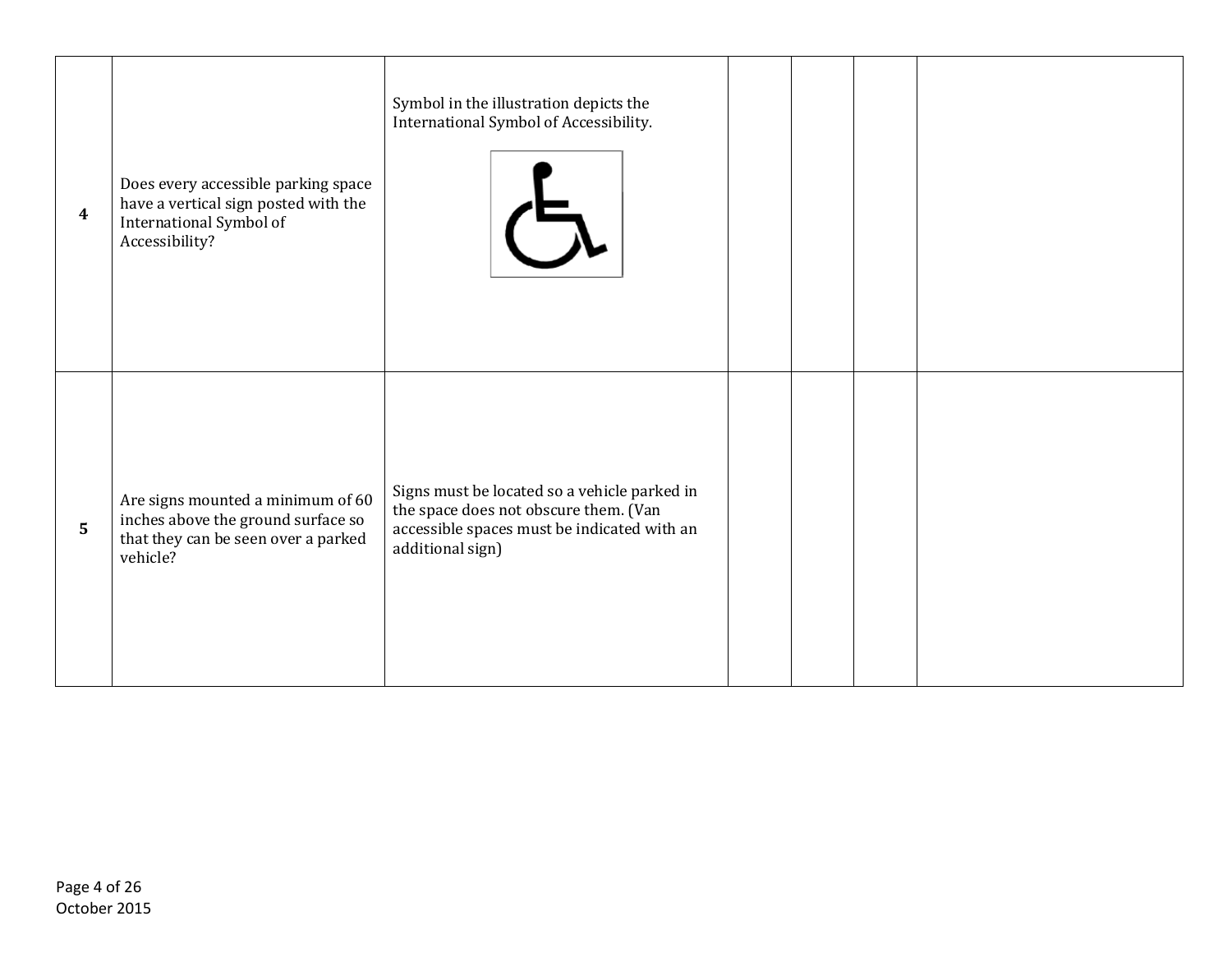| 6<br>(CE) | Is a passenger loading zone<br>provided with a vehicular pull-<br>up space. | The vehicular pull-up space dimension is a<br>minimum of 96 inches wide and 20 feet<br>long |  |  |
|-----------|-----------------------------------------------------------------------------|---------------------------------------------------------------------------------------------|--|--|
|           |                                                                             |                                                                                             |  |  |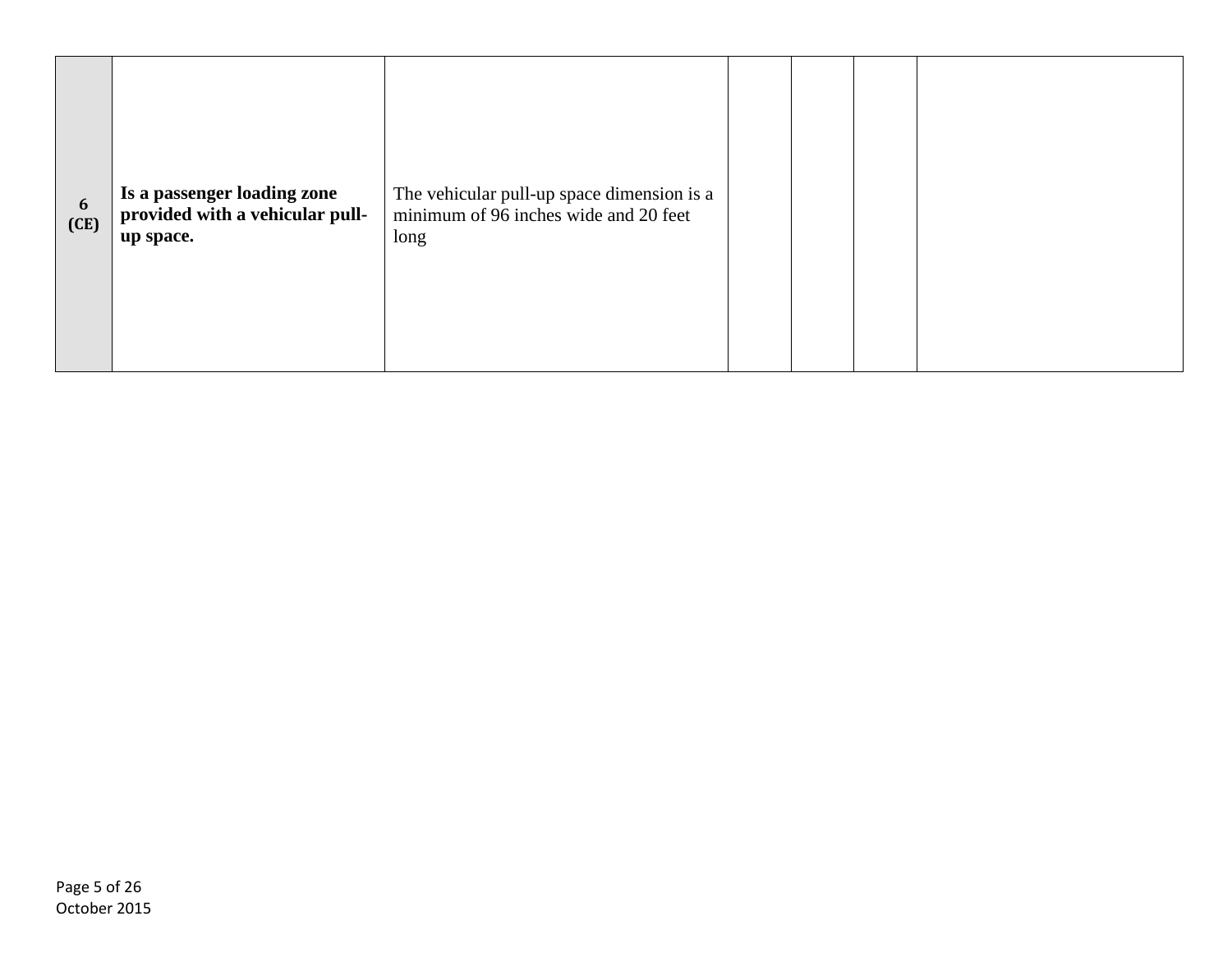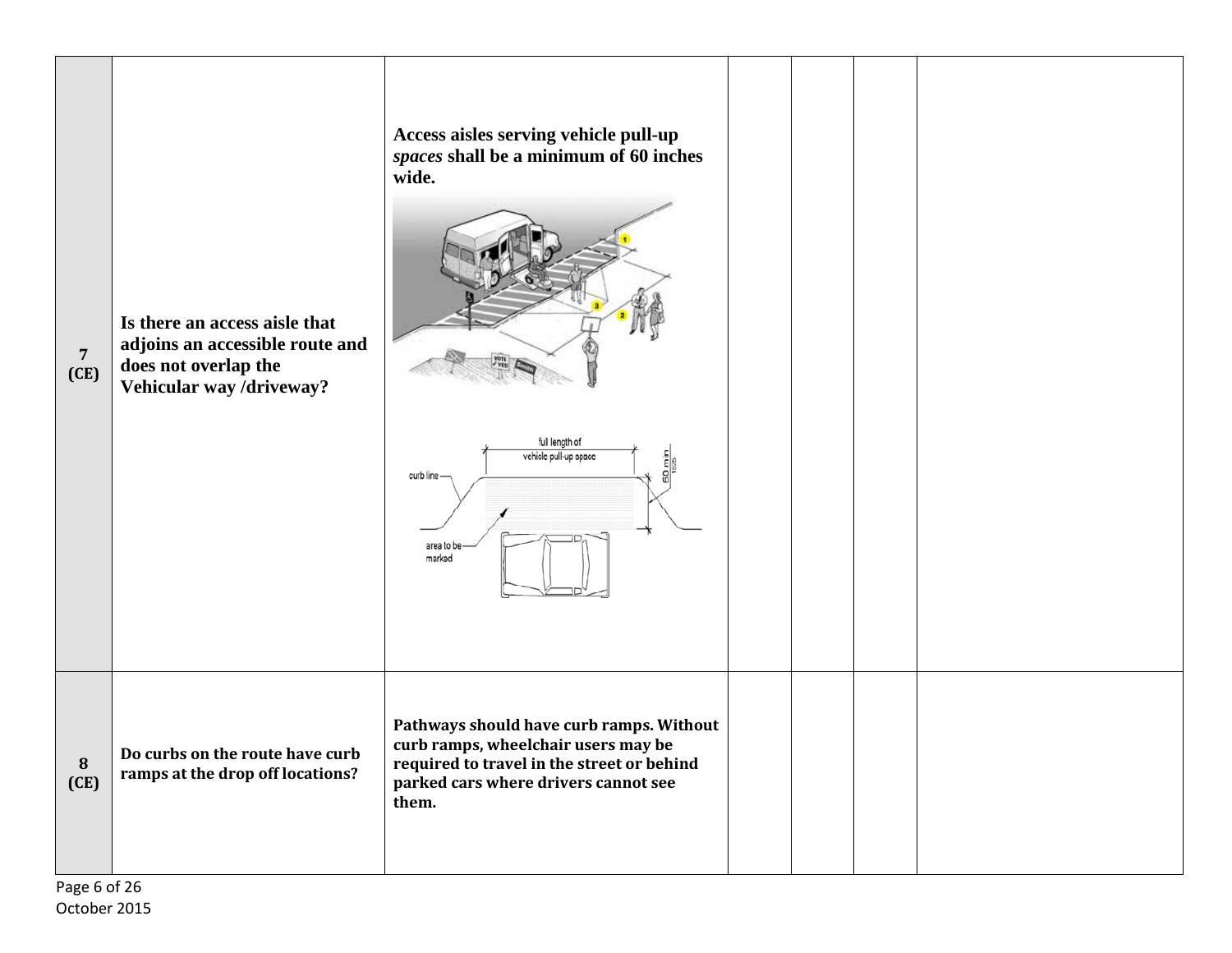|      | EXTERIOR ROUTE (FROM DROP OFF AND PICK UP LOCATIONS TO THE ENTRANCE)                                                                                                                           |                                              |  |  |  |  |  |  |
|------|------------------------------------------------------------------------------------------------------------------------------------------------------------------------------------------------|----------------------------------------------|--|--|--|--|--|--|
| 9    | For exterior routes, if the<br>accessible route crosses a curb, is<br>a curb ramp provided to the<br>building entrance from the<br>following: (Please mark NA for<br>those that do not apply.) | Self explanatory.                            |  |  |  |  |  |  |
| (CE) | a. Public Transportation                                                                                                                                                                       |                                              |  |  |  |  |  |  |
|      | b. Public sidewalk?                                                                                                                                                                            |                                              |  |  |  |  |  |  |
|      | c. Drop off?                                                                                                                                                                                   |                                              |  |  |  |  |  |  |
| 10   | Is the accessible route to the<br>building entrance at least 36 inches<br>wide for exterior routes from the<br>following: (Please mark NA for those<br>that do not apply.)                     | SIDEWALK<br>36 INCHI                         |  |  |  |  |  |  |
|      | a. Public Transportation                                                                                                                                                                       |                                              |  |  |  |  |  |  |
|      | b. Public sidewalk?                                                                                                                                                                            |                                              |  |  |  |  |  |  |
|      | c. Drop off?                                                                                                                                                                                   |                                              |  |  |  |  |  |  |
| 11   | Is the accessible route to the                                                                                                                                                                 | An example of a stable surface is a floor or |  |  |  |  |  |  |

 Page 7 of 26 October 2015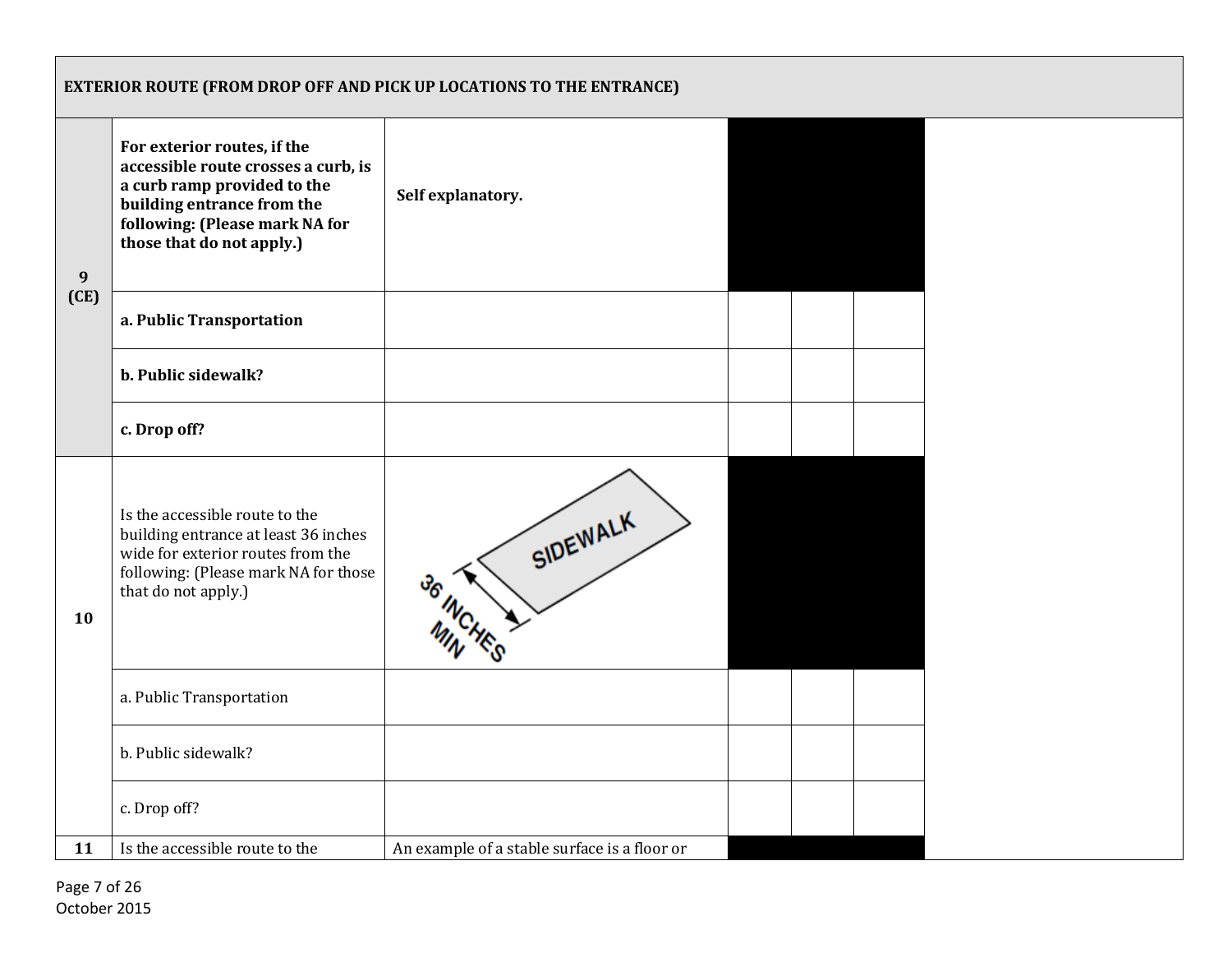|    | building entrance stable, firm, and<br>slip resistant from the following:<br>(Please mark NA for those that do<br>not apply.)                            | ground surface without loose elements like<br>gravel or wood chips.<br>Firm surfaces include solid concrete or<br>pavement as opposed to a grassy, graveled or<br>soft soil surface.<br>Avoid glossy or slick surfaces such as ceramic<br>tile. |  |  |
|----|----------------------------------------------------------------------------------------------------------------------------------------------------------|-------------------------------------------------------------------------------------------------------------------------------------------------------------------------------------------------------------------------------------------------|--|--|
|    | a. Public Transportation                                                                                                                                 |                                                                                                                                                                                                                                                 |  |  |
|    | b. Public sidewalk?                                                                                                                                      |                                                                                                                                                                                                                                                 |  |  |
|    | c. Drop off?                                                                                                                                             |                                                                                                                                                                                                                                                 |  |  |
| 12 | Is there an accessible route that<br>does not include stairs or steps?                                                                                   | Self explanatory.                                                                                                                                                                                                                               |  |  |
| 13 | Is the route to the entrance from<br>drop off, free of grates, gaps, and<br>openings that are both greater than<br>1/2 inch wide and over 1/4 inch deep? | Self explanatory.                                                                                                                                                                                                                               |  |  |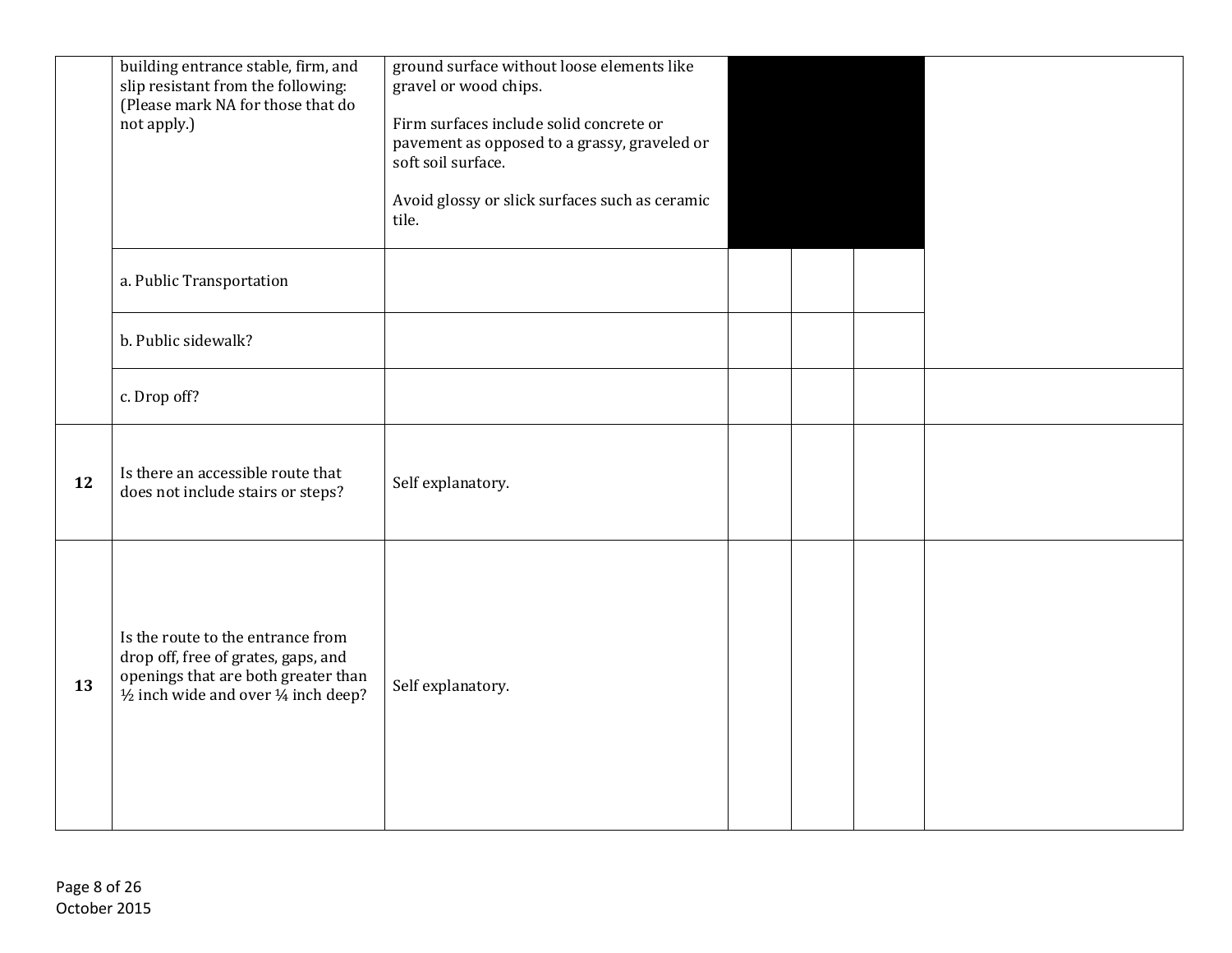|            | <b>RAMPS:</b>                                                                                                                                               |                                                                                                     |  |  |  |  |  |  |
|------------|-------------------------------------------------------------------------------------------------------------------------------------------------------------|-----------------------------------------------------------------------------------------------------|--|--|--|--|--|--|
| 14         | Is an access ramp present?                                                                                                                                  | If there is more than one ramp, select the one<br>that appears to be the primary access ramp.       |  |  |  |  |  |  |
| 15<br>(CE) | Are handrails provided on both<br>sides of the ramp that are<br>mounted between 34 and 38<br>inches above the ramp surface, if<br>it is longer than 6 feet? | If the ramp is not longer than 6 feet, check<br>$N/A$ .<br><b>HANDRAILS ON</b><br><b>BOTH SIDES</b> |  |  |  |  |  |  |
| 16<br>(CE) | Are all ramps at least 36 inches<br>wide?                                                                                                                   | PASSAGEWAY<br>36 INCH                                                                               |  |  |  |  |  |  |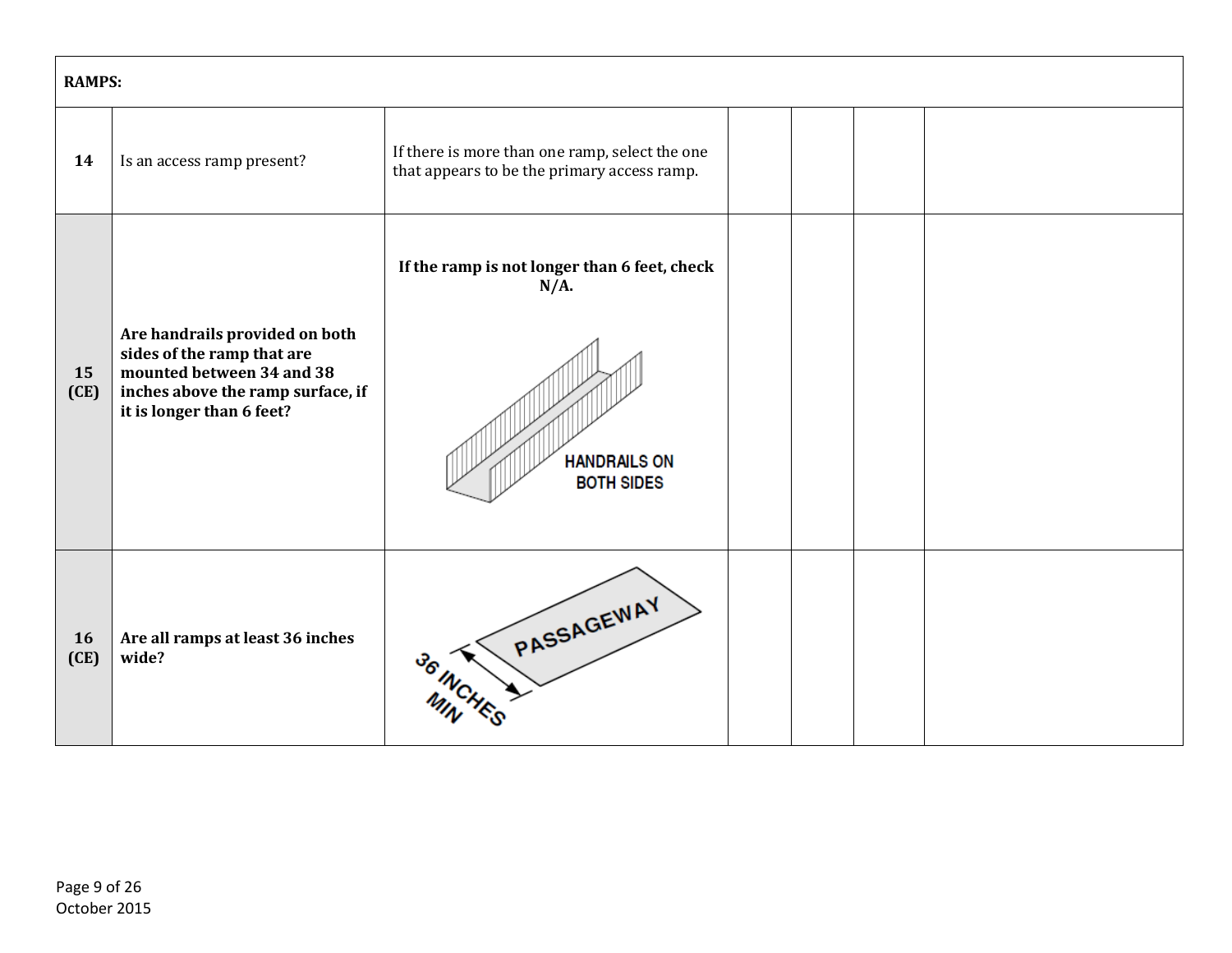|    | <b>BUILDING ENTRANCE</b>                                                                                                             |                                                                                                                                          |  |  |  |  |  |  |
|----|--------------------------------------------------------------------------------------------------------------------------------------|------------------------------------------------------------------------------------------------------------------------------------------|--|--|--|--|--|--|
|    | Is the main entrance accessible?                                                                                                     | Self explanatory.                                                                                                                        |  |  |  |  |  |  |
| 18 | If a main entrance is not accessible,<br>is there another accessible<br>entrance?                                                    | Self explanatory.                                                                                                                        |  |  |  |  |  |  |
| 19 | If a main entrance is not accessible,<br>is there directional signage<br>indicating the location of the<br>accessible entrance?      |                                                                                                                                          |  |  |  |  |  |  |
|    | Do doors have an opening at<br>least 32 inches wide (at the<br>narrowest point below the<br>opening hardware) when<br>opened to 90°? | When measuring double doors, measure<br>the opening with one door open to 90°.<br><b>32 INCHES</b><br><b>MIN CLEAR</b><br><b>OPENING</b> |  |  |  |  |  |  |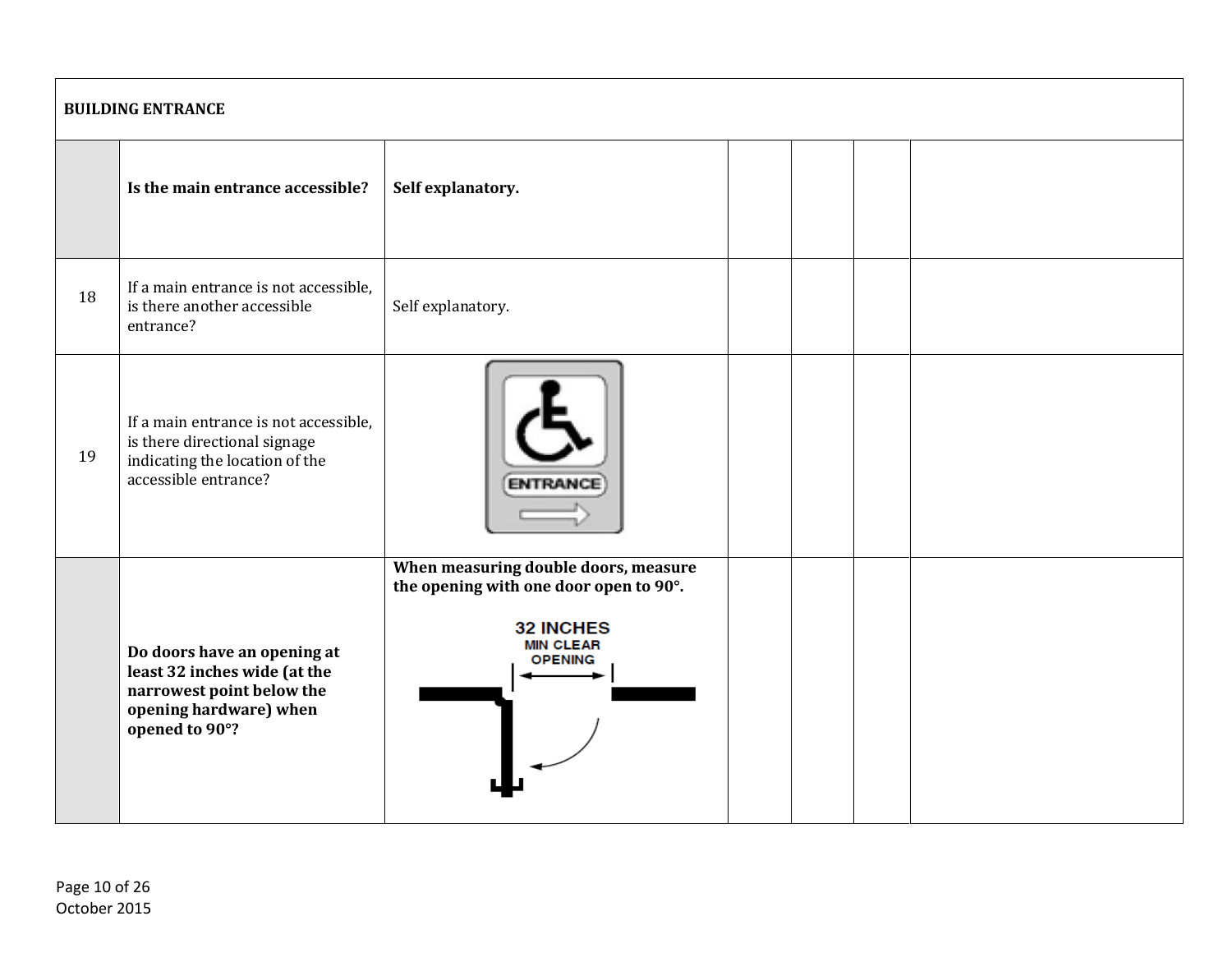| 21         | Are there automatic doors?                                            | Self explanatory.                                                                                                                                                                                                                                                                                     |  |  |
|------------|-----------------------------------------------------------------------|-------------------------------------------------------------------------------------------------------------------------------------------------------------------------------------------------------------------------------------------------------------------------------------------------------|--|--|
|            |                                                                       | INTERIOR ROUTE (FROM THE BUILDING ENTRANCE, TO THE REGISTRATION COUNTER/WINDOW, AND THROUGH TO THE PARTICIPANT AREAS                                                                                                                                                                                  |  |  |
| 22         | Is there an interior route to the<br>participant area?                | Some participant areas are accessed directly<br>from the street or drop off rather than being<br>located within a larger building or complex,<br>therefore they do not have interior routes.                                                                                                          |  |  |
| 23<br>(CE) | Are ALL interior paths of travel<br>at least 36 inches wide?          | PASSAGEWAY                                                                                                                                                                                                                                                                                            |  |  |
| 24         | Is the interior accessible route<br>stable, firm, and slip resistant? | Avoid unsecured carpeting or other loose<br>elements.<br>It is easier for people using walkers,<br>wheelchairs and other aids to walk or push on<br>surfaces that have low pile carpeting without a<br>pad underneath.<br>Glossy or slick surfaces such as ceramic tile or<br>marble can be slippery. |  |  |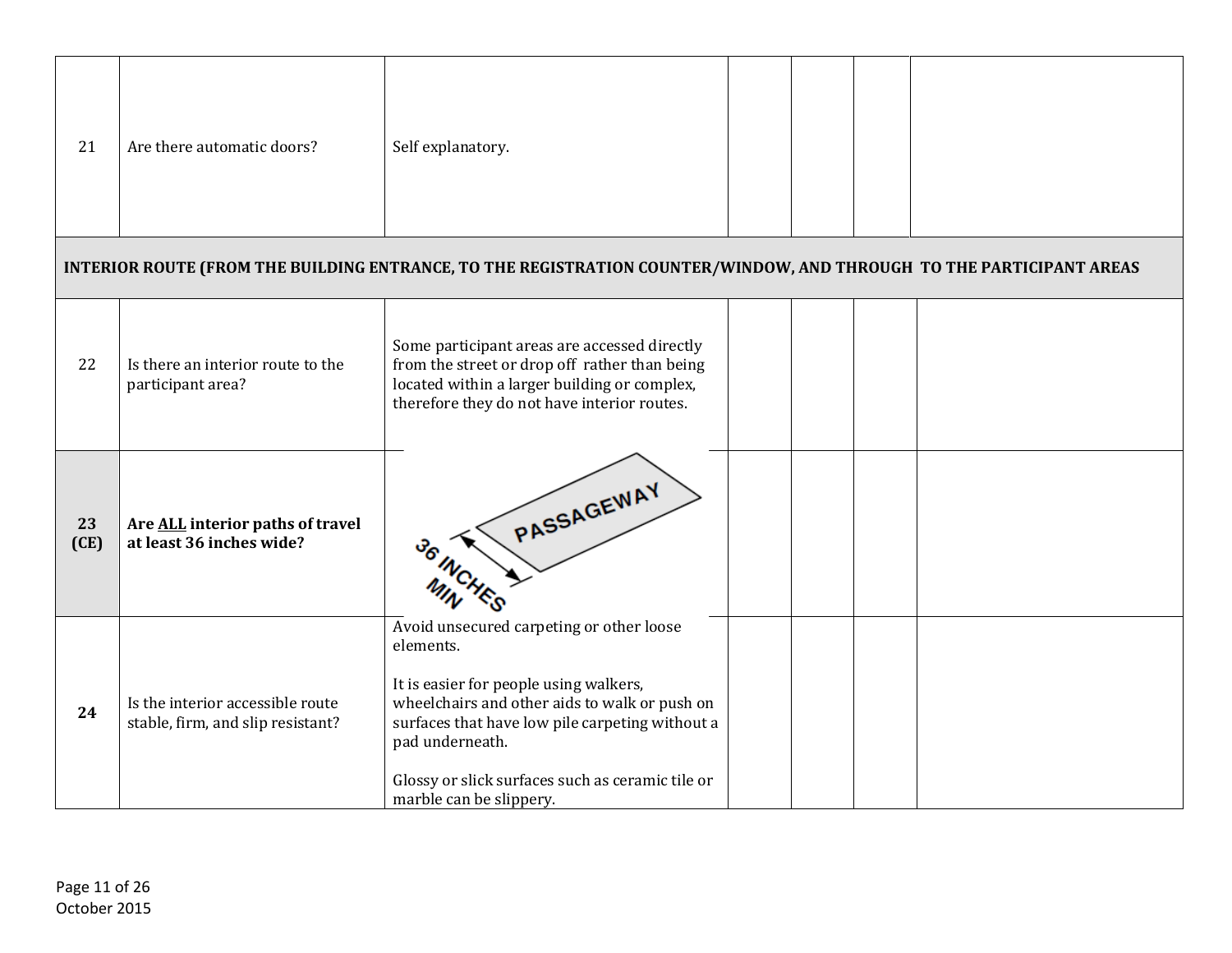| 25         | Is the interior accessible route well<br>lighted?                                                                                                    | A brightly lit corridor will help avoid falls.                                                                                                                                                                                                                                                                                                                                                                                                                                                               |  |  |
|------------|------------------------------------------------------------------------------------------------------------------------------------------------------|--------------------------------------------------------------------------------------------------------------------------------------------------------------------------------------------------------------------------------------------------------------------------------------------------------------------------------------------------------------------------------------------------------------------------------------------------------------------------------------------------------------|--|--|
| 26<br>(CE) | If there are stairs on the<br>accessible route, are there<br>handrails on each side?                                                                 | If there are no stairs, check N/A.                                                                                                                                                                                                                                                                                                                                                                                                                                                                           |  |  |
| 27         | If there are stairs, are all stair risers<br>closed that are on the accessible<br>route?                                                             |                                                                                                                                                                                                                                                                                                                                                                                                                                                                                                              |  |  |
| 28         | If there are stairs, are all stair<br>treads marked by a stripe<br>providing a clear visual contrast to<br>assist people with visual<br>impairments? | Contrast striping must be provided on the<br>upper approach and lower tread for interior<br>stairs and on the upper approach and all<br>treads for exterior stairs. Stripes must be 2" to<br>4" wide placed parallel to and no more than 1"<br>from the nose of the step or upper approach.<br>The stripe must extend the full width of the<br>step or upper approach and should be made of<br>material that is at least as slip resistant as the<br>other stair treads (a painted stripe is<br>acceptable). |  |  |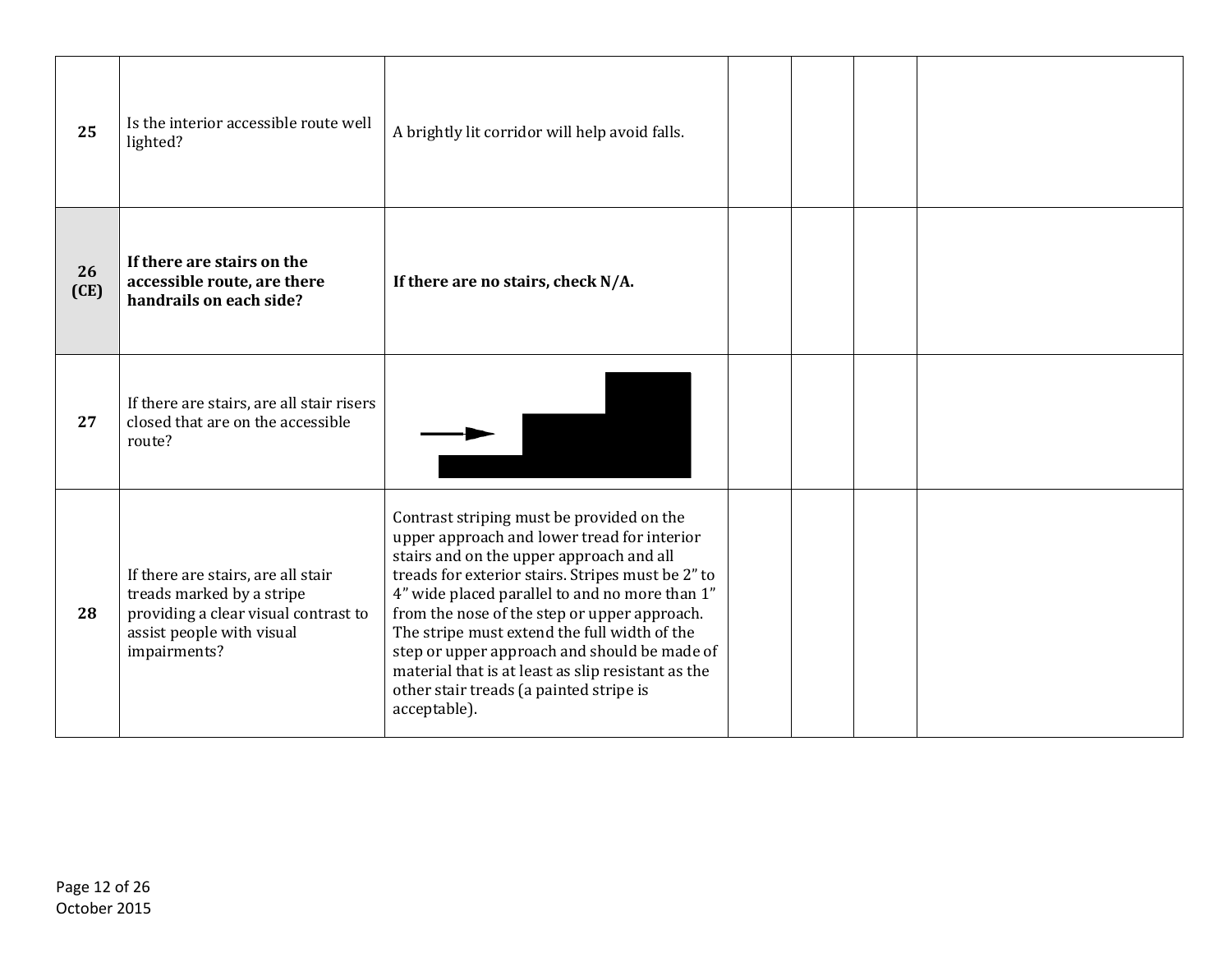| 29 | Is the path through the facility free<br>of any objects that stick out into the<br>circulation path that a blind person<br>might not detect with a cane? | If an object protrudes more than 4 inches and<br>is located between 27 inches above the<br>walking surface and below 80 inches, a blind<br>person walking with a cane will not detect it.<br><b>OVERHANGING</b><br>Protruding<br>Object<br>80 INCHES<br>$27$ INCHES<br><b>4 INCHES</b> |  |  |
|----|----------------------------------------------------------------------------------------------------------------------------------------------------------|----------------------------------------------------------------------------------------------------------------------------------------------------------------------------------------------------------------------------------------------------------------------------------------|--|--|
| 30 | If floor mats are used, are the edges<br>of floor mats stiff enough or<br>secured so that they do not roll up?                                           | If floor mats are not in use, check NA.<br>Floor mats that are not secured to the floor<br>can roll up or bunch up under walkers or<br>wheelchair casters and cause a tripping<br>hazard.                                                                                              |  |  |
| 31 | Is a section of the sign-<br>in/registration counter no more<br>than 34 inches high and at least 36<br>inches wide and free of stored<br>items.          | 28 to 34<br><b>INCHES</b>                                                                                                                                                                                                                                                              |  |  |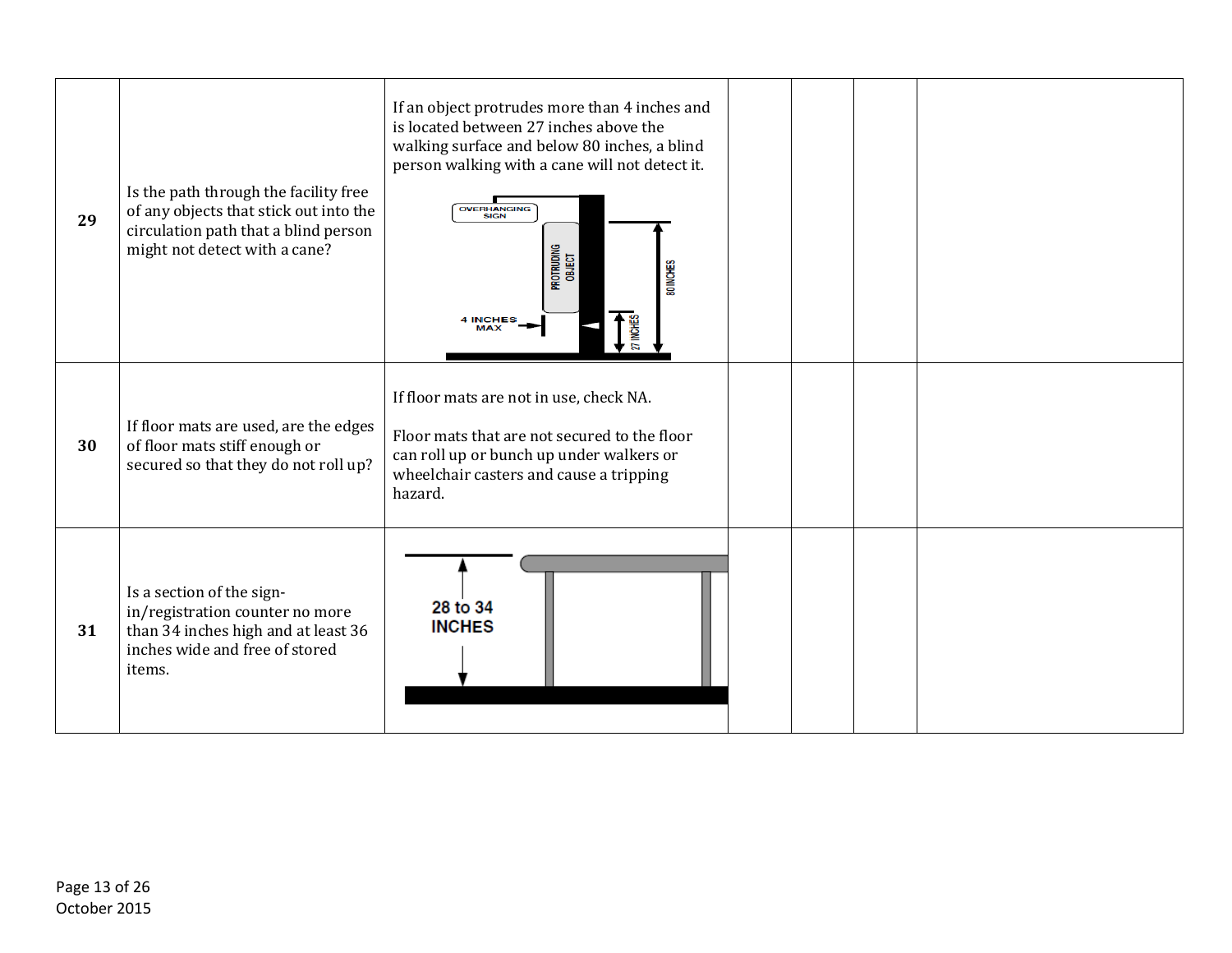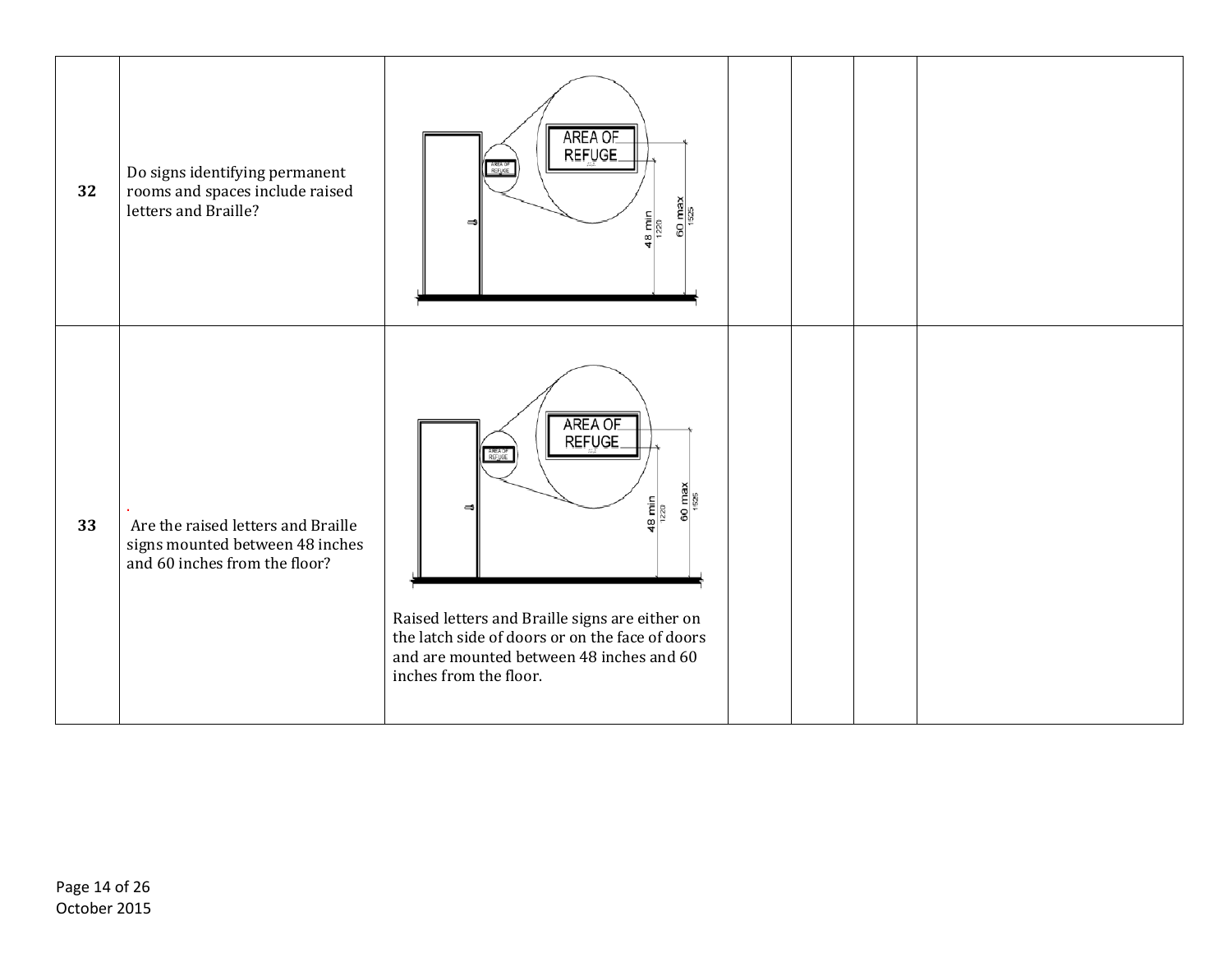| 34         | If the building has a fire alarm<br>system, are visual signals provided<br>in each public space, including<br>toilet rooms and Participant Areas? | If the building does not have a fire alarm<br>system, check NA.                                                                                                                                                    |  |  |  |  |  |  |
|------------|---------------------------------------------------------------------------------------------------------------------------------------------------|--------------------------------------------------------------------------------------------------------------------------------------------------------------------------------------------------------------------|--|--|--|--|--|--|
|            | <b>ELEVATORS</b>                                                                                                                                  |                                                                                                                                                                                                                    |  |  |  |  |  |  |
| 35         | Is there an elevator?                                                                                                                             |                                                                                                                                                                                                                    |  |  |  |  |  |  |
| 36<br>(CE) | If needed, is the elevator<br>available for public/patient use<br>during business hours?                                                          | Self explanatory.                                                                                                                                                                                                  |  |  |  |  |  |  |
| 37<br>(CE) | Is the elevator equipped with<br>both visible and audible door<br>opening/closing and floor<br>indicators?                                        | A visible and audible signal is required at<br>each elevator entrance to indicate which<br>car is answering a call. An audible signal<br>would be a "ding" or a verbal<br>announcement.<br>"DING"<br>"DING - DING" |  |  |  |  |  |  |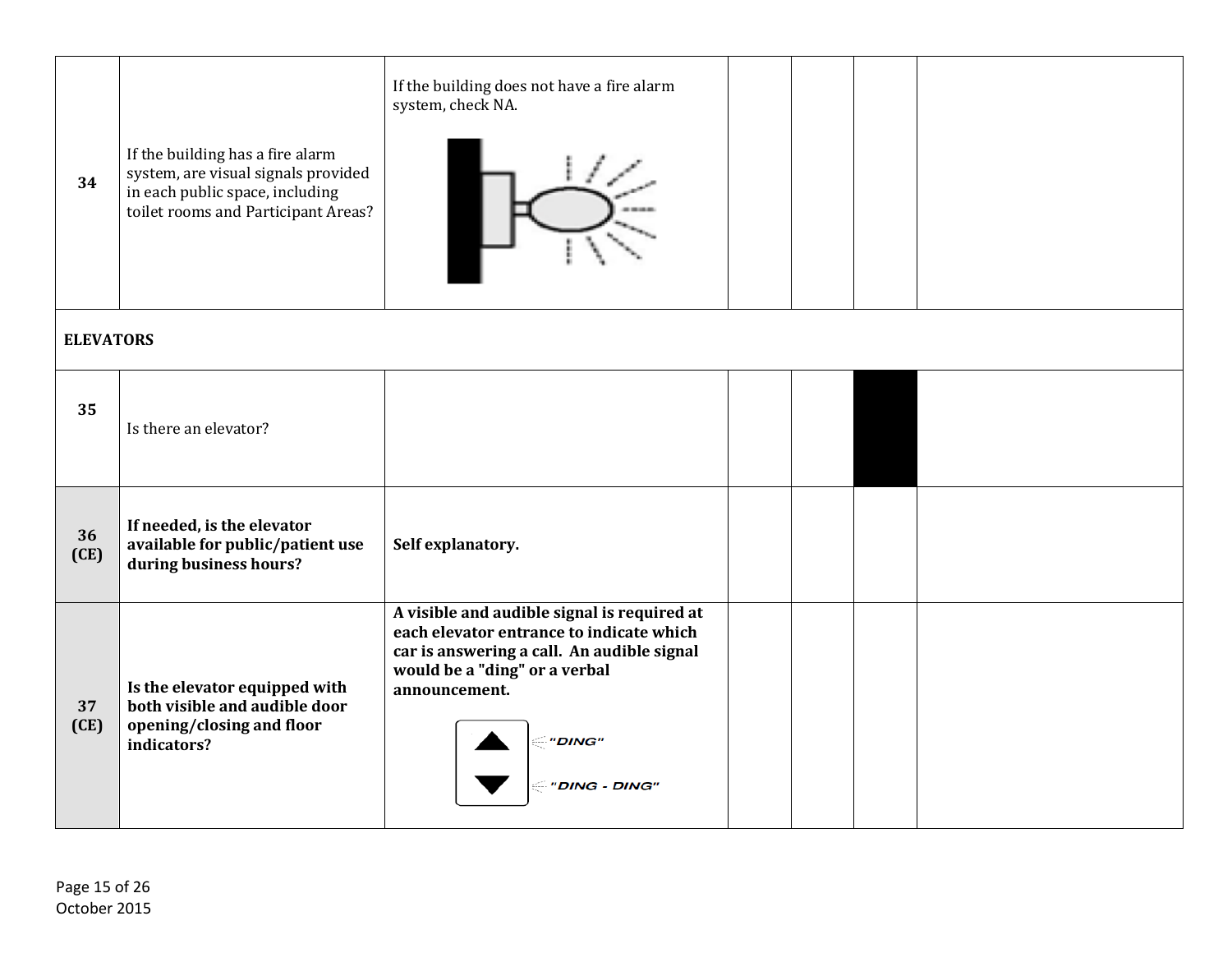| 38<br>(CE) | Are there raised letter and<br>Braille sign on each side of each<br>elevator jamb?        | These signs allow everyone to know which<br>floor they are on before entering or exiting<br>the elevator. |  |  |
|------------|-------------------------------------------------------------------------------------------|-----------------------------------------------------------------------------------------------------------|--|--|
| 39<br>(CE) | Are the hall call buttons for the<br>elevator no higher than 48<br>inches from the floor? | Εm<br>έ<br>220<br>ន្ល<br>Ю<br>œ<br>48 max<br>$5 \text{ min}$<br>1220<br> ន្ល<br>10 max<br>255             |  |  |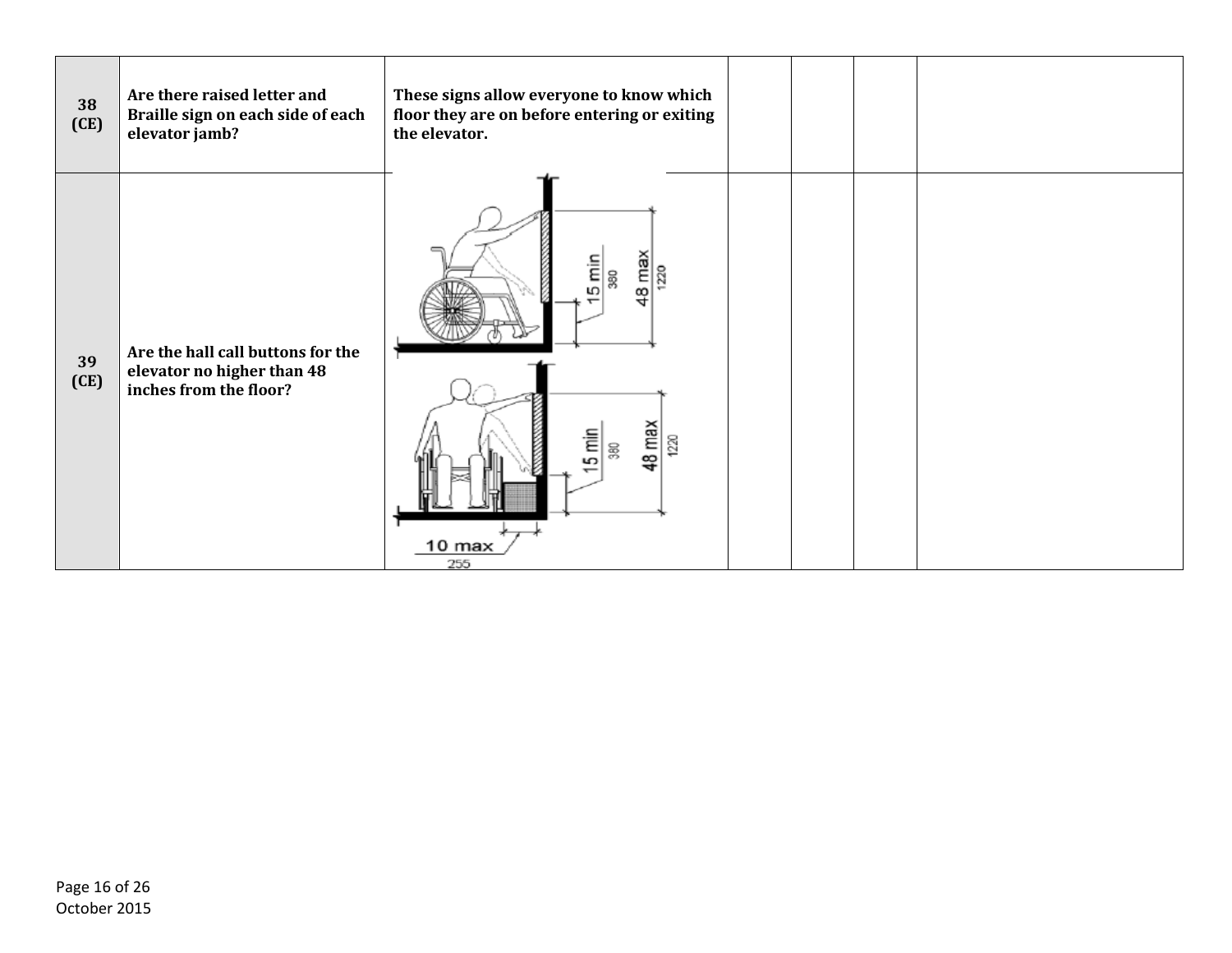| 40<br>(CE) | Is the elevator car large enough<br>for a wheelchair or scooter user<br>to enter, turn to reach the<br>controls, and exit?              | The doorway should be at least 36 inches<br>wide and the floor area should be at least<br>51 inches long and 80 inches wide or 54<br>inches long and 68 inches wide, depending<br>on where the door is located.<br>80 min<br>2030<br>36 mln<br>915<br>(a) |  |  |
|------------|-----------------------------------------------------------------------------------------------------------------------------------------|-----------------------------------------------------------------------------------------------------------------------------------------------------------------------------------------------------------------------------------------------------------|--|--|
|            |                                                                                                                                         | 68 min<br>1730<br>54 <sub>mi</sub><br>$\frac{36_{\text{min}}}{915}$                                                                                                                                                                                       |  |  |
| 41<br>(CE) | Do the buttons on the control<br>panel inside the elevator have<br><b>Braille and raised</b><br>characters/symbols near the<br>buttons? | Self explanatory.                                                                                                                                                                                                                                         |  |  |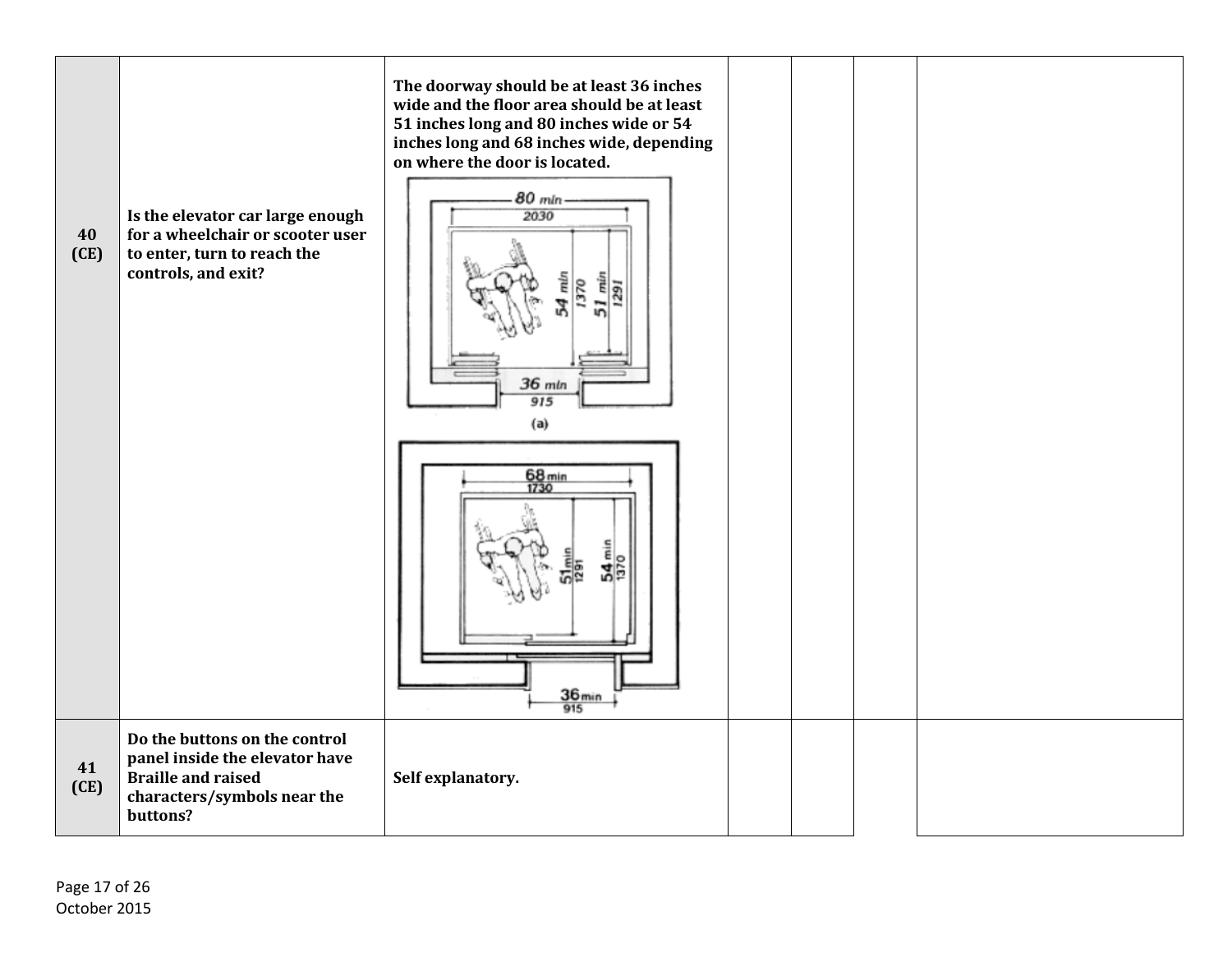| 42 | Is there an emergency<br>communication system in the<br>elevator?                                     | Self explanatory.                                                                                                                                                                                                                                                                                                                                                       |  |  |
|----|-------------------------------------------------------------------------------------------------------|-------------------------------------------------------------------------------------------------------------------------------------------------------------------------------------------------------------------------------------------------------------------------------------------------------------------------------------------------------------------------|--|--|
| 43 | Is the elevator emergency<br>communication system usable<br>without requiring voice<br>communication? | It is essential that emergency communication<br>not be dependent on voice communications<br>alone because the safety of people with<br>hearing or speech impairments could be<br>jeopardized. Visible signal requirement could<br>be satisfied with something as simple as a<br>button that lights when the message is<br>answered, indicating that help is on the way. |  |  |
| 44 | Do raised letters and Braille<br>identify the emergency intercom in<br>the elevator?                  | Self explanatory.                                                                                                                                                                                                                                                                                                                                                       |  |  |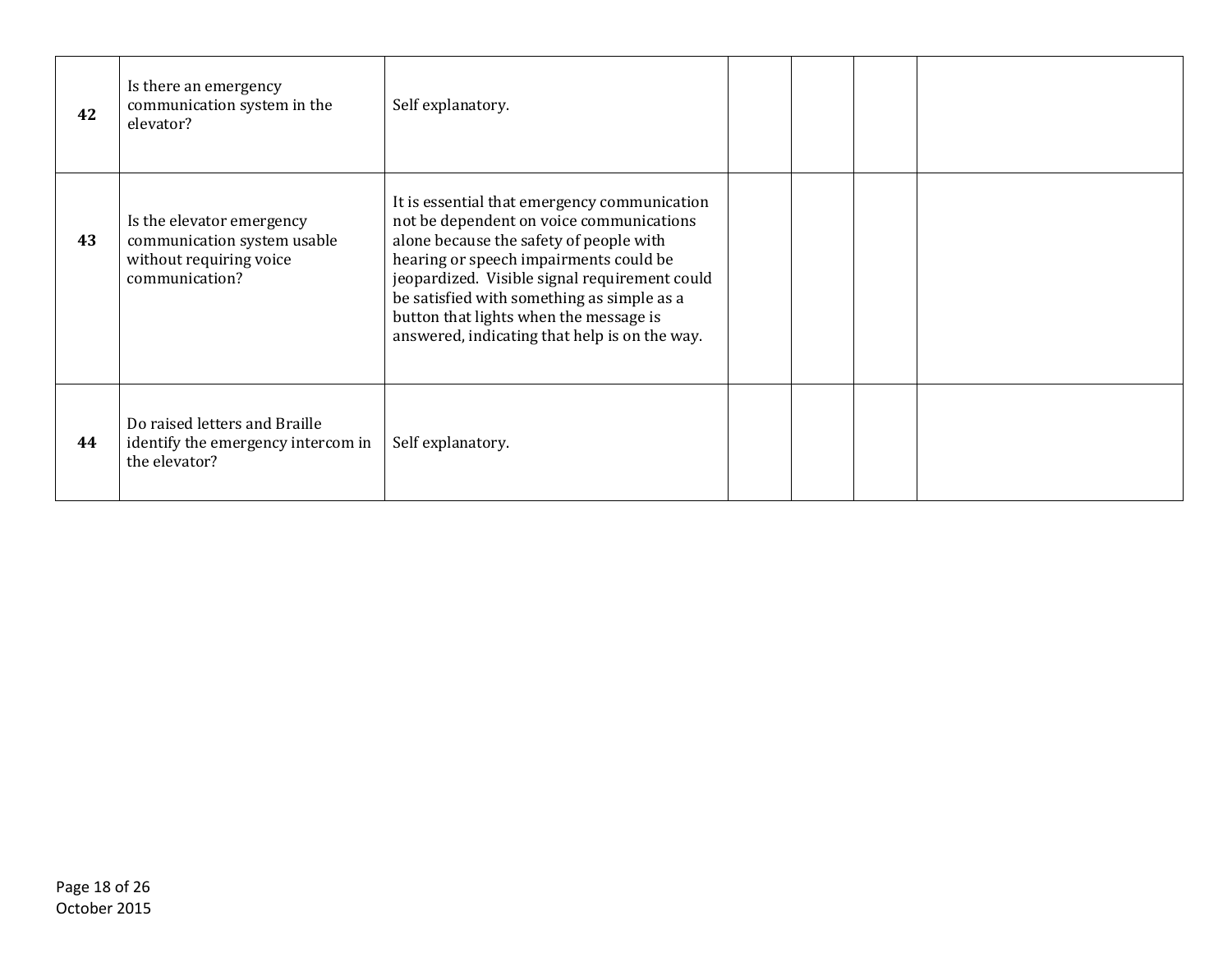|            | ALL RESTROOMS/TOILET ROOMS (WITH AND WITHOUT STALLS):                                                   |                                                                                                                                                                                                                                                                                                                                                         |  |  |  |  |  |
|------------|---------------------------------------------------------------------------------------------------------|---------------------------------------------------------------------------------------------------------------------------------------------------------------------------------------------------------------------------------------------------------------------------------------------------------------------------------------------------------|--|--|--|--|--|
| 45         | Is there an accessible<br>restroom/toilet room?                                                         | Self explanatory.                                                                                                                                                                                                                                                                                                                                       |  |  |  |  |  |
| 46         | Does the interior door to the<br>restroom require less than 5<br>pounds of pressure to open?            | If restroom door is a fire door, check NA.<br>For interior doors (not fire doors), labor force<br>to open a door should be $\leq$ 5 lbs. Measure the<br>weight of the labor force of the door after the<br>door is unlatched; attach the hook end of the<br>scale to the door handle and pull until the door<br>opens and read the weight of the force. |  |  |  |  |  |
| 47<br>(CE) | Are grab bars provided, one on<br>the wall behind the toilet and<br>one on the wall next to the toilet? | Grab bars should be installed in a<br>horizontal position between 33 and 36<br>inches above the floor measured to the top<br>of the gripping surface.                                                                                                                                                                                                   |  |  |  |  |  |
| 48         | Are all objects mounted at least 12<br>inches above and/or 1½ inches<br>below the grab bars?            | This includes seat cover dispensers, toilet<br>paper dispensers, sanitizers, trash containers,<br>etc.                                                                                                                                                                                                                                                  |  |  |  |  |  |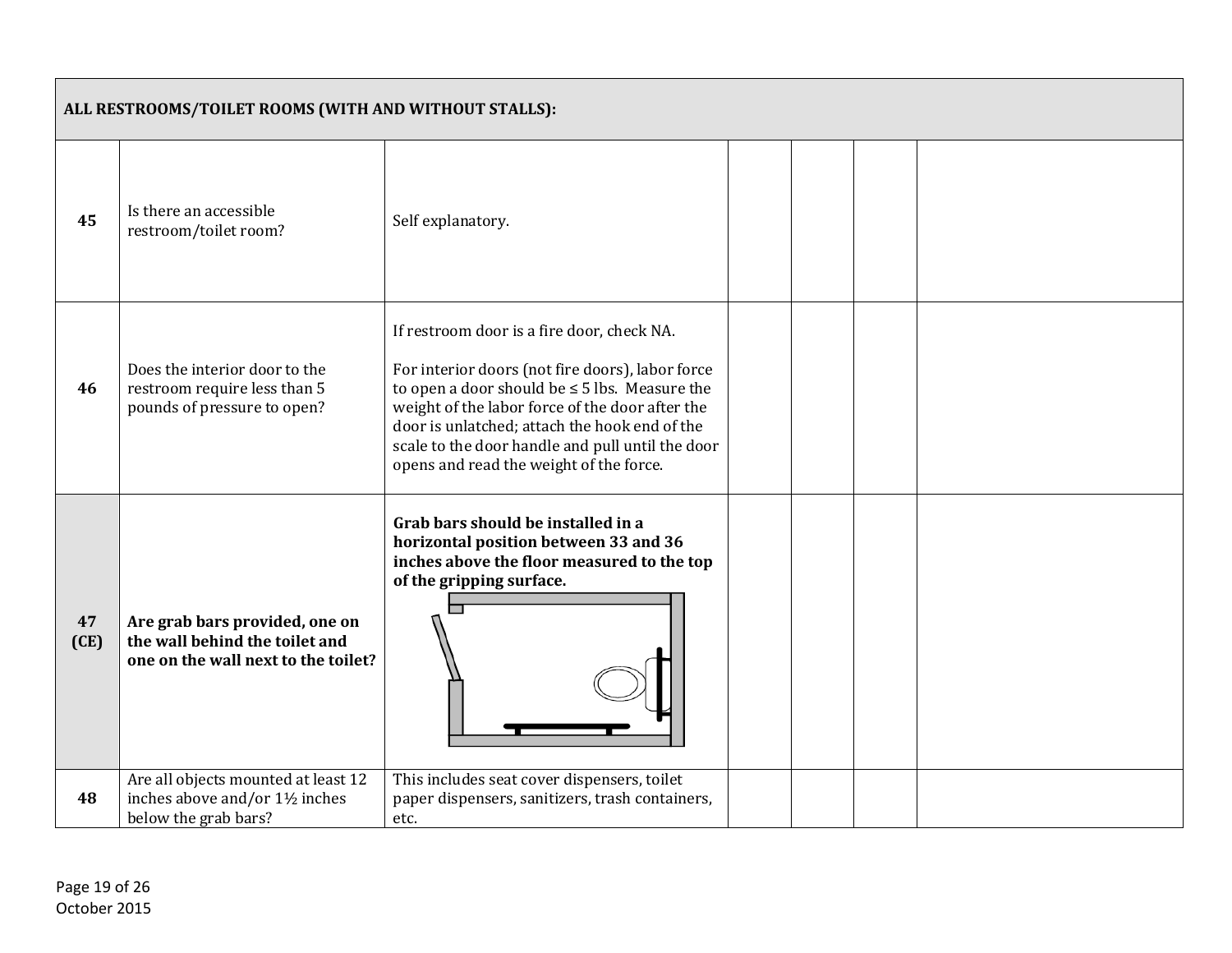| 49<br>(CE) | Is the toilet paper dispenser<br>mounted below the side grab bar<br>with the centerline of the toilet<br>paper dispenser between 7<br>inches and 9 inches in front of<br>the toilet, and at least 15 inches<br>high? | 5 min<br>48 max<br>380<br>220<br>7-9<br>180-230                                                                                                                                                              |  |  |
|------------|----------------------------------------------------------------------------------------------------------------------------------------------------------------------------------------------------------------------|--------------------------------------------------------------------------------------------------------------------------------------------------------------------------------------------------------------|--|--|
| 50<br>(CE) | Is there a space that is at least 30<br>inches wide and 48 inches deep<br>to allow wheelchair users to<br>park in front of the sink?                                                                                 | This space must extend at least 17 inches<br>under the sink from the front edge,<br>although it can extend up to 19 inches<br>underneath.<br><b>48 INCHES</b><br>30 INCHES<br><b>19 INCHES</b><br><b>MIN</b> |  |  |
| 51         | Is the space in front of the sink free<br>of trashcans and other movable<br>items?                                                                                                                                   | Self explanatory.                                                                                                                                                                                            |  |  |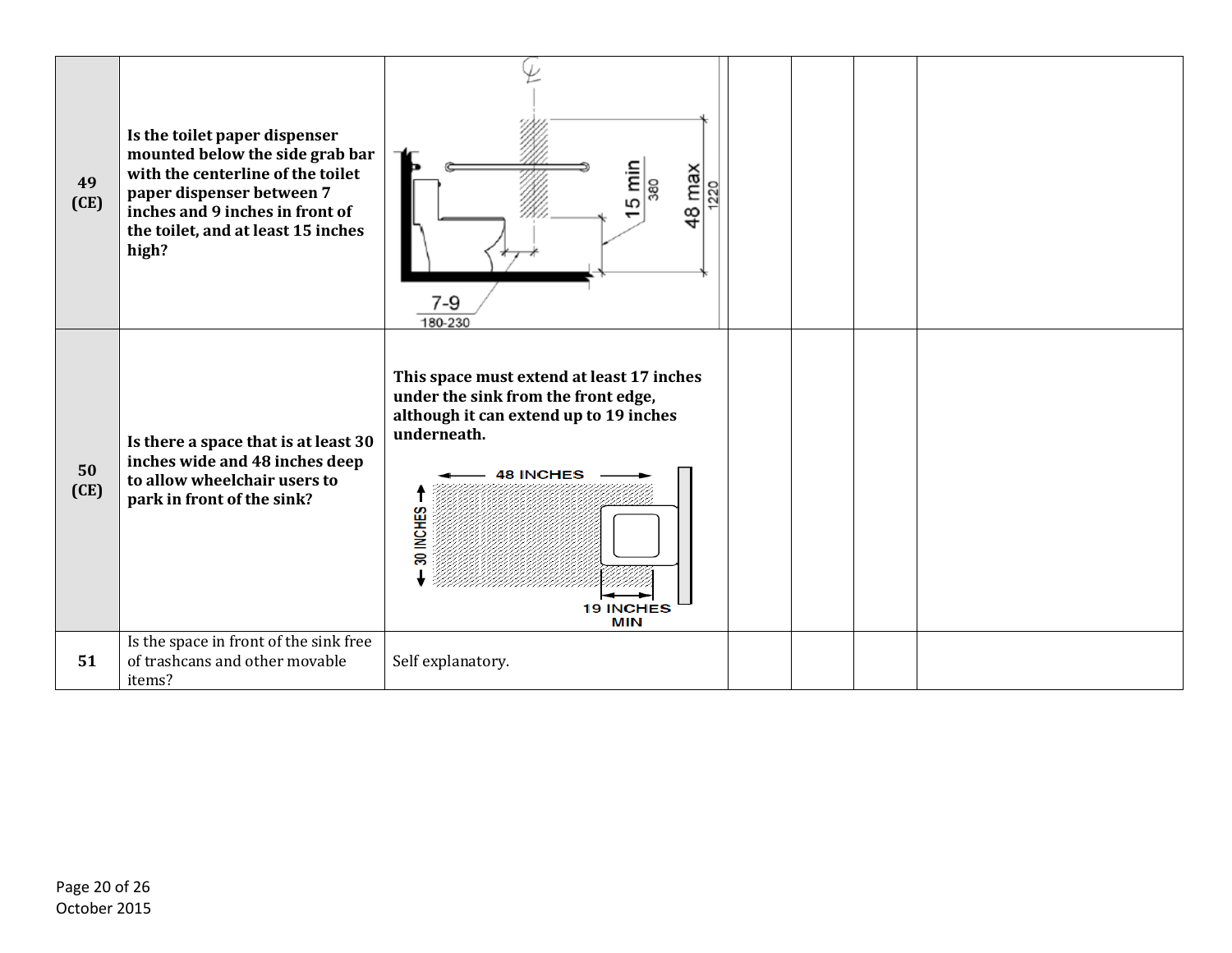| 52         | Are the pipes and water supply<br>lines under the sink wrapped with<br>a protective cover?                                            | <b>PROTECTIVE PIPE</b><br><b>COVERING</b><br><b>(INSULATION)</b>                                     |  |  |
|------------|---------------------------------------------------------------------------------------------------------------------------------------|------------------------------------------------------------------------------------------------------|--|--|
| 53<br>(CE) | Are faucet handles operable with<br>one hand and without grasping,<br>pinching, or twisting? (Check Yes<br>if faucets are automatic.) | A knob handle would not be accessible.<br><b>LEVER HANDLES</b>                                       |  |  |
| 54         | Are all dispensers mounted no<br>higher than 40 inches from the<br>floor?                                                             | Included are soap dispensers, paper towel<br>dispensers, seat cover dispensers, hand<br>dryers, etc. |  |  |
| 55         | Are all dispensers (soap, paper<br>towel, etc.) operable with one hand<br>and without grasping, pinching, or<br>twisting?             | Self explanatory.                                                                                    |  |  |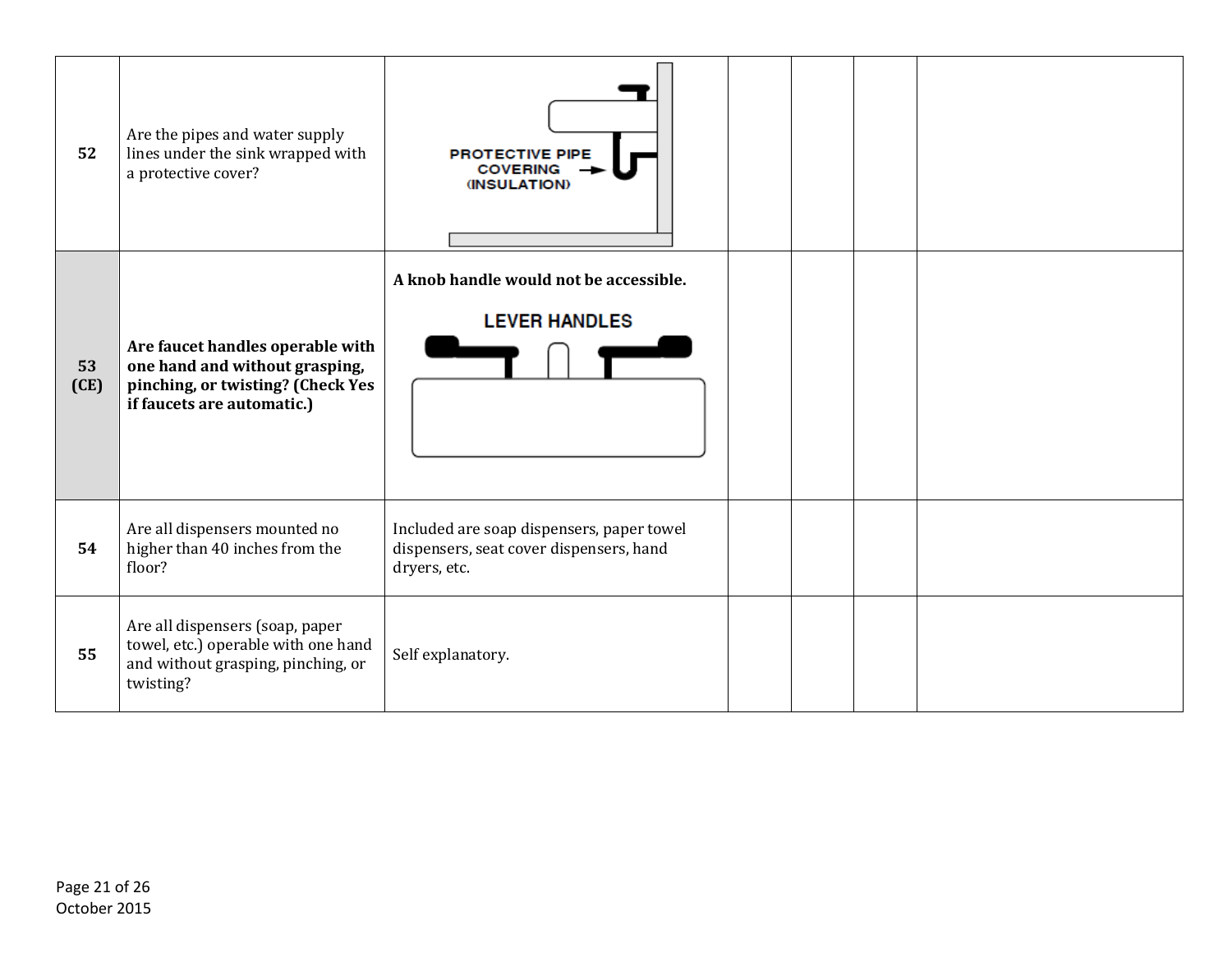| 56<br>(CE) | Do restroom doorways have a<br>minimum clear opening of 32<br>inches with the door open at 90<br>degrees, measured between the<br>face of the door and the opposite<br>stop? | <b>32 INCHES</b><br><b>MIN CLEAR</b><br><b>OPENING</b> |  |  |
|------------|------------------------------------------------------------------------------------------------------------------------------------------------------------------------------|--------------------------------------------------------|--|--|
| 57         | Is the space inside the restroom<br>clear, without trashcans, shelves,<br>equipment, chairs, and other<br>movable objects?                                                   | Self explanatory.                                      |  |  |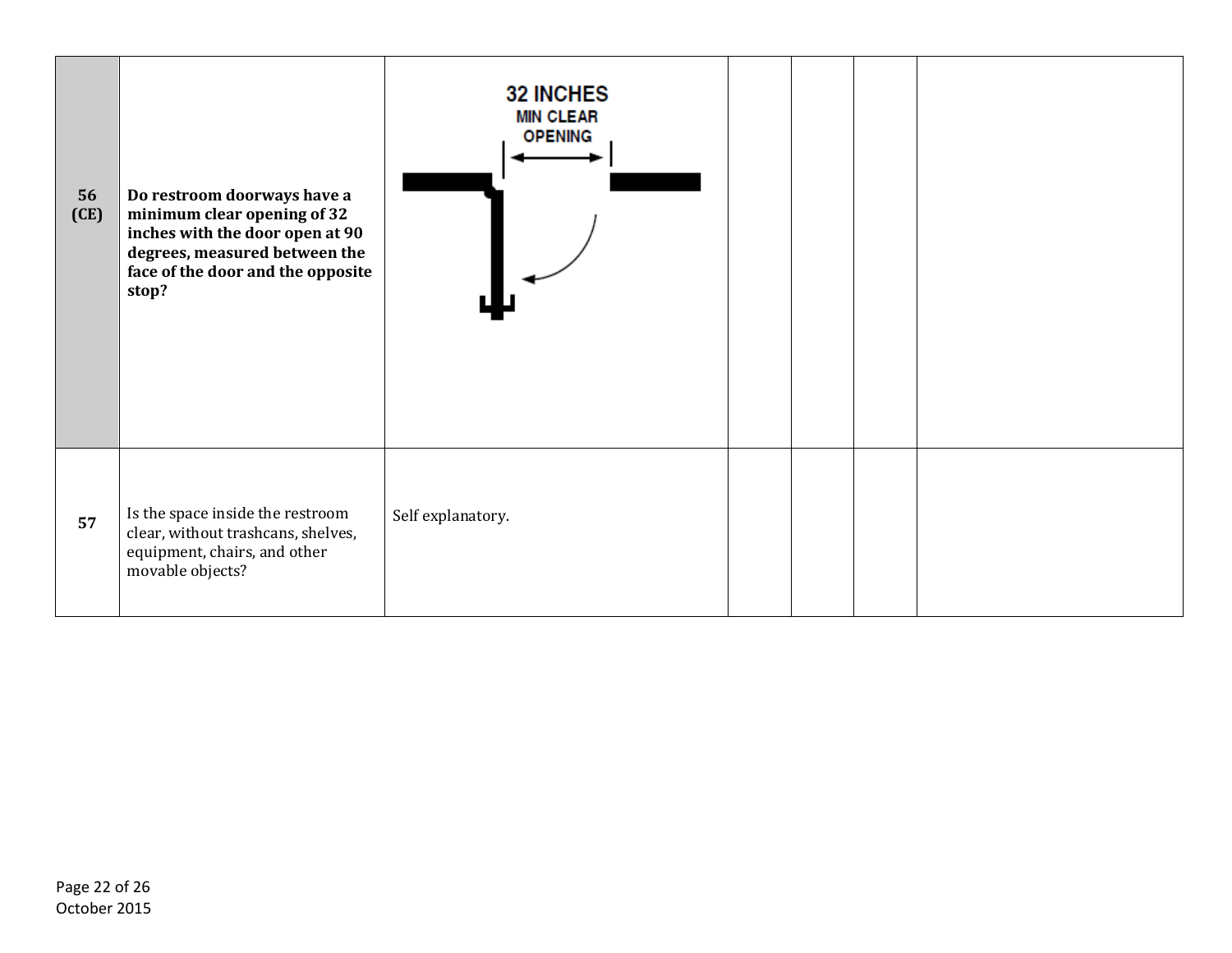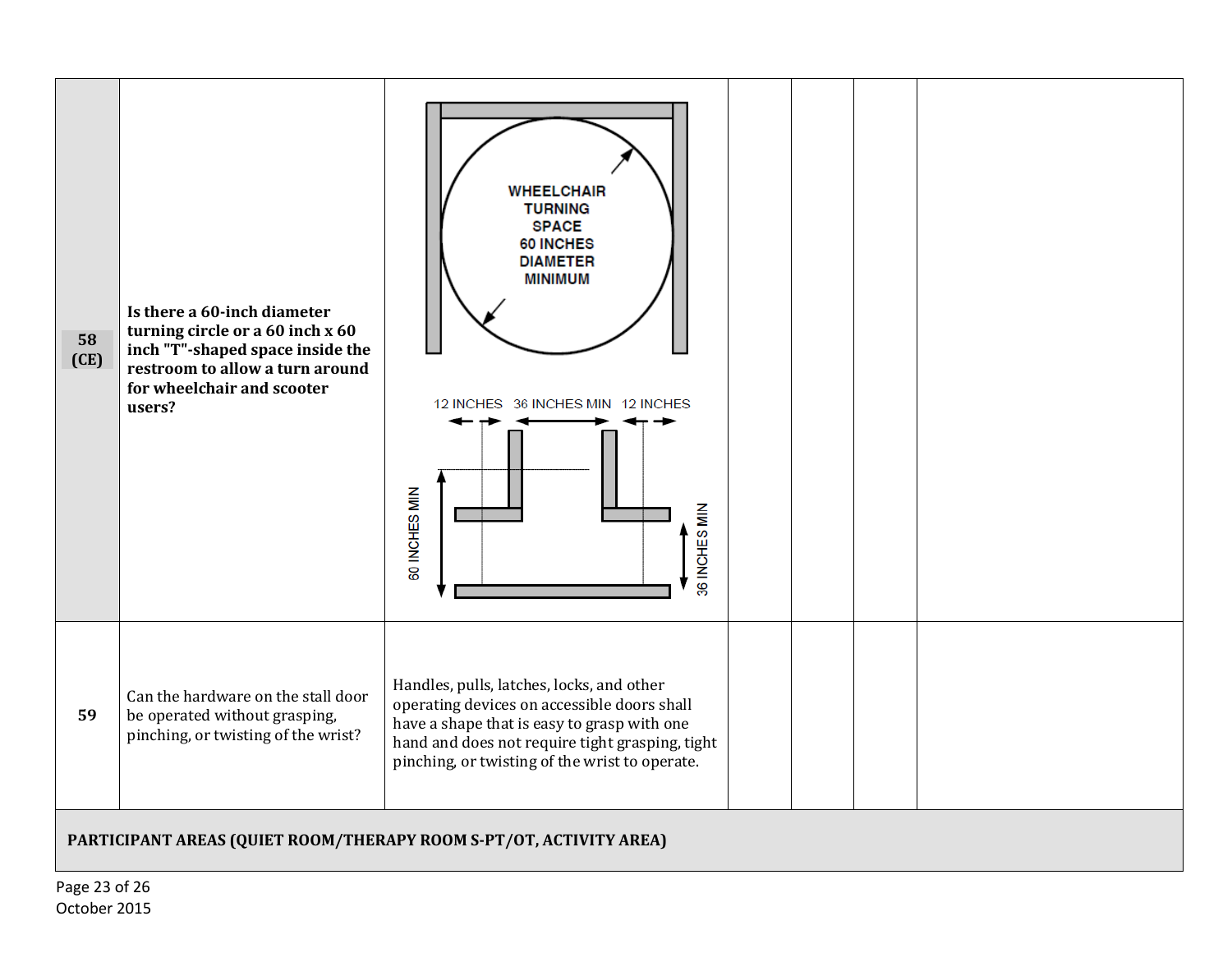| 60<br>(CE) | Do doorways have a minimum<br>clear opening of 32 inches with<br>the door open at 90 degrees,<br>measured between the face of<br>the door and the opposite stop?      | <b>32 INCHES</b><br><b>MIN CLEAR</b><br><b>OPENING</b> |  |  |
|------------|-----------------------------------------------------------------------------------------------------------------------------------------------------------------------|--------------------------------------------------------|--|--|
| 61<br>(CE) | There is space in the following<br>areas for a wheelchair or scooter<br>user to approach and park for<br>participation in activities or use<br>of exercise equipment: | 48 min<br>1220<br>$30$ min<br>760                      |  |  |
|            | a. Quiet room?                                                                                                                                                        |                                                        |  |  |
|            | b. Physical Therapy Room {PT}?                                                                                                                                        |                                                        |  |  |
|            | c. Occupational Therapy {OT}?                                                                                                                                         |                                                        |  |  |
|            | d. Activity Area                                                                                                                                                      |                                                        |  |  |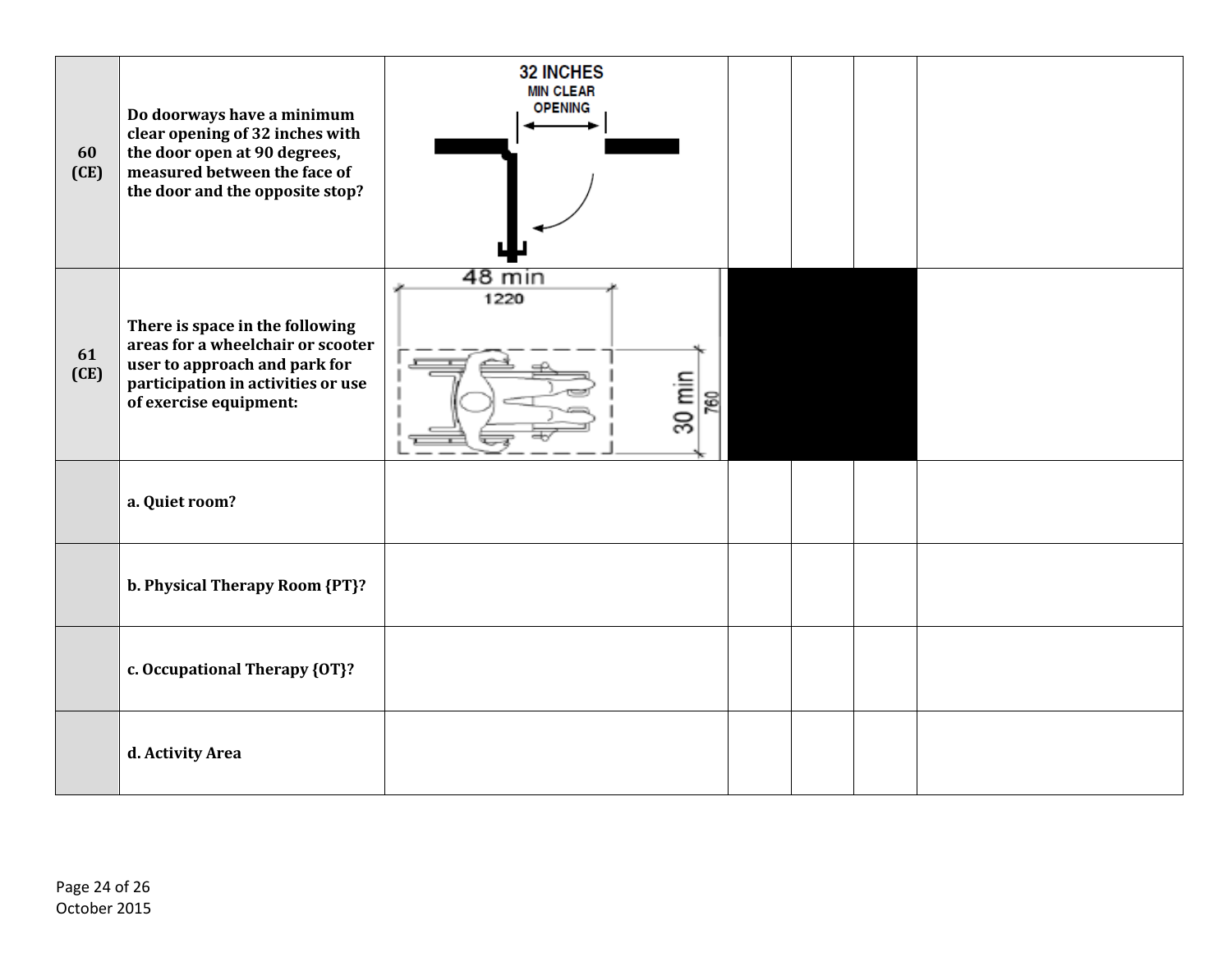| 62 | Is there a bed that is between 17<br>inches and 19 inches from the floor<br>to the top of the cushion? | Self explanatory |  |  |  |  |
|----|--------------------------------------------------------------------------------------------------------|------------------|--|--|--|--|
|----|--------------------------------------------------------------------------------------------------------|------------------|--|--|--|--|